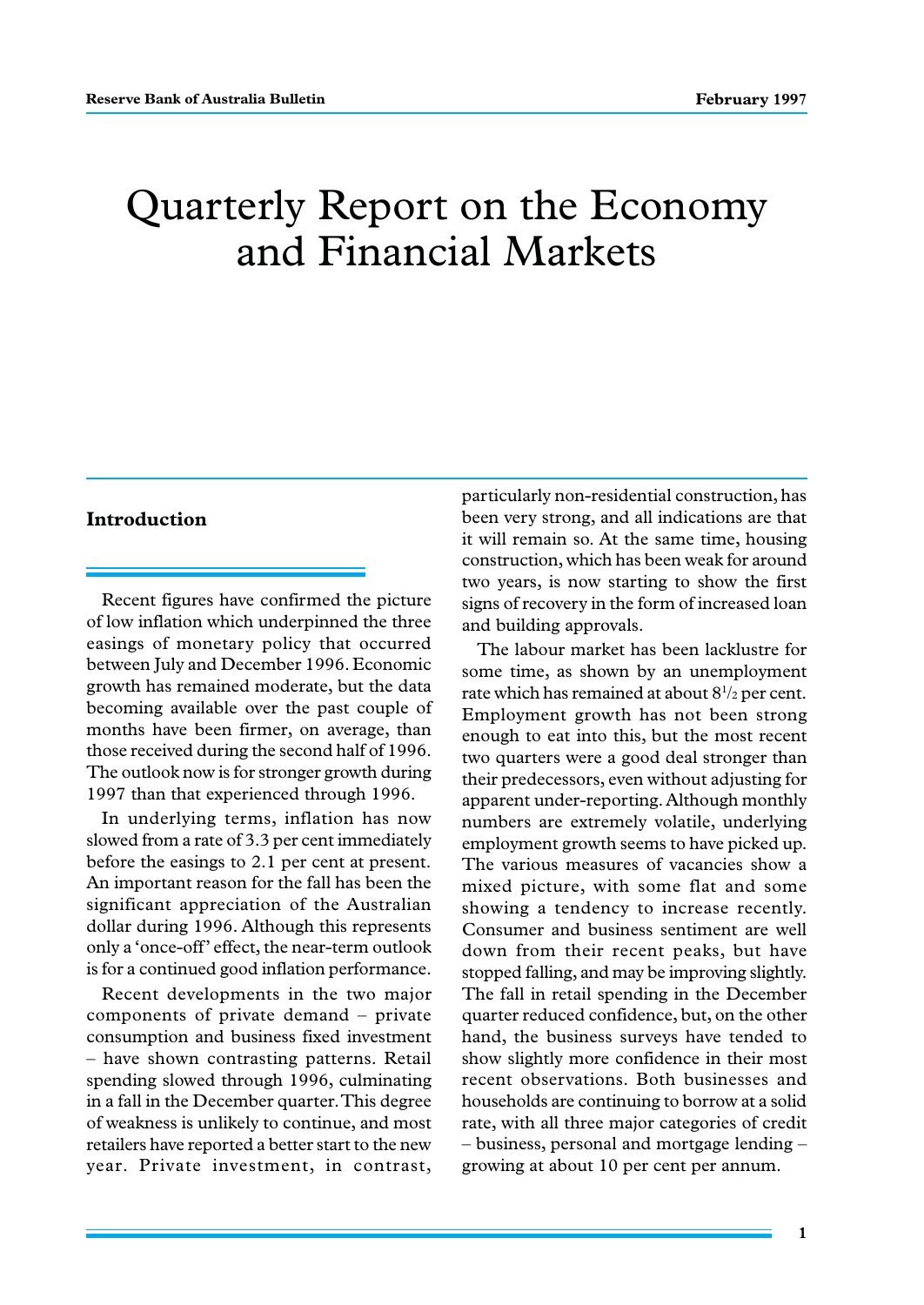A crucial condition for the sustainability of any expansion is that wage costs be contained. Excessive rises would lead to some combination of higher unemployment or higher inflation, depending on the degree of competition in the industry concerned. For this reason, the Bank has been conscious of the need to monitor closely the growth of wages and salaries in coming to its views on monetary policy. On average, results over 1996 have been satisfactory, although outcomes from enterprise bargaining in the private sector seem to be higher than aggregate inflation and productivity trends would sustainably permit. A rise in other types of wages, which pushed them near to the increases achieved in enterprise agreements, would lead to an aggregate wage outcome which was inconsistent with the inflation objective and so have implications for future monetary policy.

Given this assessment of the outlook for inflation and growth, and the uncertainties still surrounding wage outcomes, the Bank sees current monetary policy settings as broadly appropriate for the time being.

# **The Australian Economy**

Information becoming available recently points to a somewhat stronger tone in economic activity than appeared to be the case for much of 1996. Construction continues to increase, with very strong spending on nonresidential building and engineering construction likely to be joined soon by an upturn in house building. The demand for imports, particularly those types of imports used as inputs, seems to have firmed. The demand for labour also appears to be recovering, as evidenced by a resumption of employment growth and a lift in job vacancies. At the same time, indicators of business confidence and trading conditions have also improved a little. The main weak spot in demand has been consumption, which reflects some slowing in income growth and possibly

some temporary caution occasioned by the weaker employment conditions earlier in 1996. The odds are, however, that consumption will strengthen somewhat in 1997.

#### **Business conditions**

Assessments of business conditions rely heavily on various surveys of business sentiment. The latest surveys, which were taken during the December quarter, suggest some improvement in economic activity in general occurred towards the end of 1996. In the National Australia Bank's Survey of Non-Farm Businesses, for example, there was a modest improvement in aggregate *business conditions* (Graph 1)*.* This survey, like most others, was conducted largely before the most recent reduction in interest rates in December. Looking over the next year, firms have become a little more optimistic about sales growth, though responses on some other questions moved in the opposite direction. The most recent ABS Survey of Business Expectations also suggests firms expect relatively strong sales and profitability in early 1997; expectations over a 12-month horizon are little changed from the previous survey.

#### **Graph 1**



Conditions still vary considerably across industries. *Retailers* have found a difficult sales environment over recent months, as consumers reduced spending in the December quarter (consumer demand is discussed in detail below). Recent liaison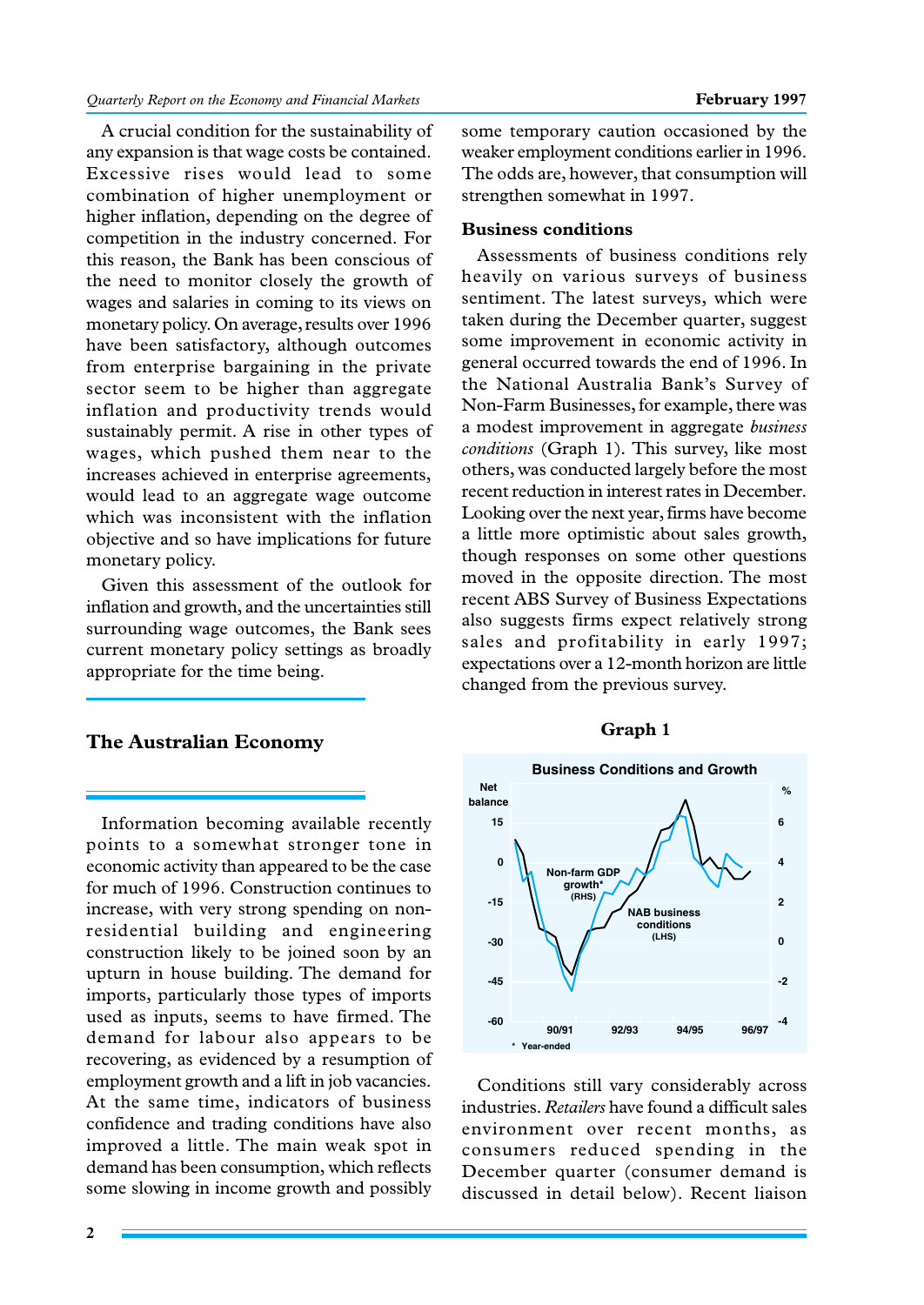information, however, suggests a better January and improved confidence about the outlook over the next year.

Conditions in *manufacturing* appear to have improved a little overall, with quite marked differences within the industry. According to the national accounts, total manufacturing output rose strongly in the September quarter with the growth concentrated in areas such as machinery and equipment, which is consistent with the growth in business investment spending. Exports of manufactured goods have also continued to record quite strong growth.

These data are by now rather old, but recent surveys of manufacturing firms suggest an improvement in conditions in the December quarter. The Colonial State Bank and Australian Chamber of Manufacturers surveys reported that a positive net balance of firms experienced an increase in production, the first positive net balances for about two years. Most respondents to the ACCI-Westpac survey expect conditions to improve in the March quarter. Data from the ABS on manufacturers' expectations of sales also point to further reasonable aggregate growth; the second estimate for 1996/97 is 5.7 per cent above last year's corresponding figure. These surveys also highlight the differences in prospects between different parts of manufacturing, with sales in the machinery and equipment sector expected to increase by 19.4 per cent, while elsewhere, sales are expected to rise by just 2.5 per cent. In some areas of manufacturing, particularly in those sectors not producing investment goods, stock levels may be a little high; as a result, stronger sales growth in these sectors may take some time to translate fully into higher production.

Looking at other sectors, the December quarter NAB survey reports that conditions improved in recreation, construction and transport. Some previously strong sectors, such as business and financial services and mining, reported a weakening.

Company *profitability* also varies by industry and along similar lines. The profitability of retailers has been constrained by sluggish

demand. In a number of other industries, the impact of high wages growth in 1994 or international competition is keeping profits in check. Overall, the aggregate data suggest that profitability is a little lower than it was a couple of years ago. As a share of GDP, corporate gross operating surplus is around its average level for the past decade, after adjusting for newly privatised companies (Graph 2). In the September quarter, measured profits (after interest) appear to have been distorted by an increase in measured interest payments associated with the rotation of firms in the Company Profits Survey. In underlying terms, companies should benefit from recent falls in bank lending rates which should reduce their debt servicing burdens.



In the early years of the 1990s, the combination of reasonable levels of profitability and relatively low levels of investment allowed the corporate sector to restructure its *balance sheet*. This process now appears to be complete, with the debt-equity ratio of listed companies in 1995/96 increasing for the first time in five years. Ongoing investment growth implies that further rises in gearing are occurring. Business loan approvals remain at a high level. After allowing for the effect of recent privatisations, *business credit* grew at an annualised rate of 9.4 per cent in the six months to December 1996. For an economy recording 2 per cent inflation, this is a solid rate of growth. New equity raisings were strong in the month of December and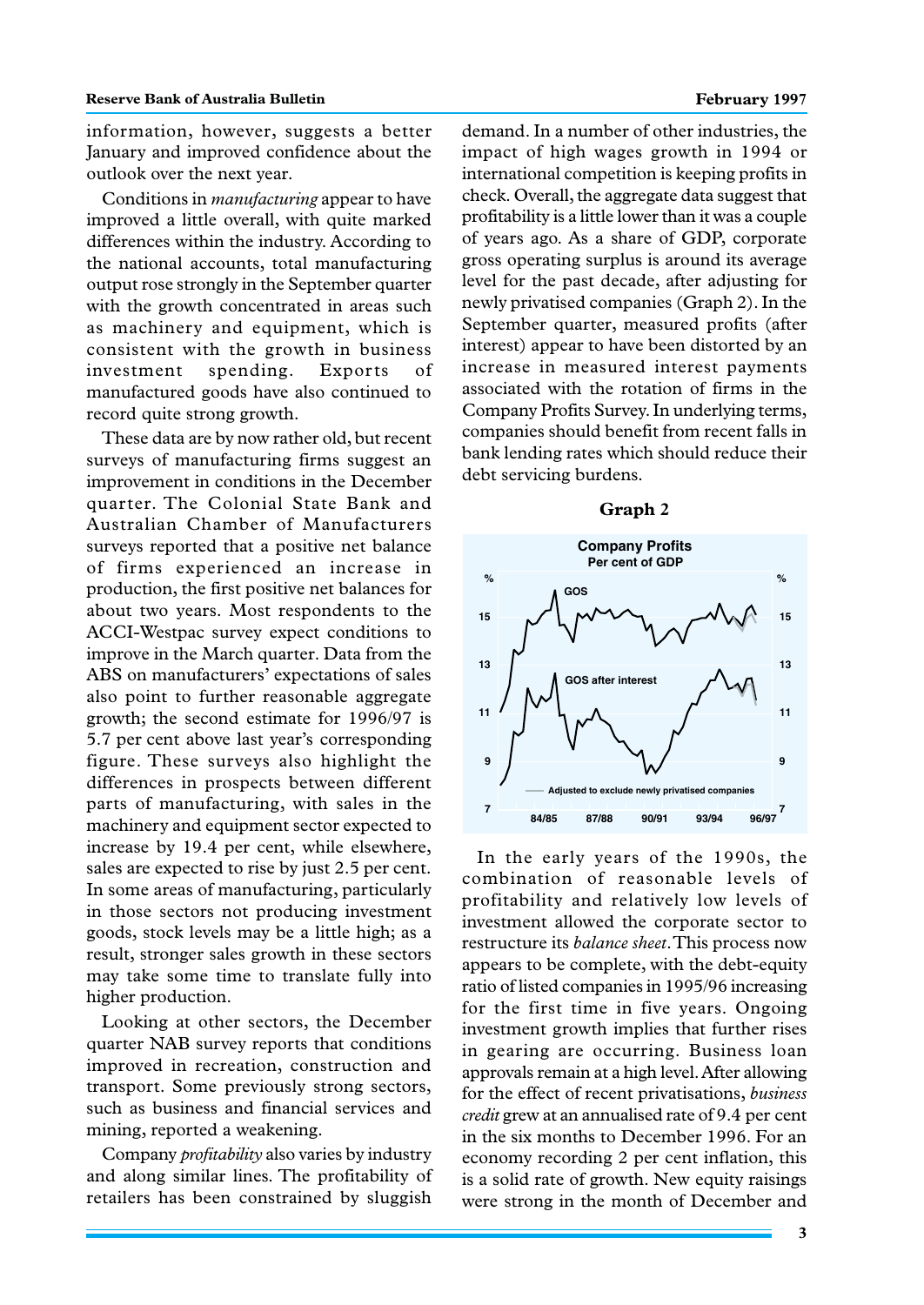may increase over the coming months as a result of the strong share market; nevertheless they remain a relatively minor source of corporate funding.

### **Business investment**

In the *Capital Expenditure Survey* conducted in October and November, investment expenditure in 1996/97 was estimated to be 19 per cent higher than the corresponding figure for 1995/96 (Graph 3). Growth of around this magnitude would take the ratio of private business fixed investment to nominal GDP to only slightly above its average level of the 1980s. Growth is expected to be concentrated in the mining, finance, property and business services and private-sector infrastructure sectors. Strong growth is also expected in the accommodation and sport and recreation industries; in contrast, firms in the manufacturing and wholesale trade industries are expecting relatively small increases in investment (Graphs 4 and 5).



Recent information supports, and if anything strengthens, the earlier picture that a very solid upswing in investment spending is under way. National accounts data for the September quarter show a rise of about 6 per cent in business fixed investment, and an increase of 19 per cent over the year to September. *Plant and equipment* investment was stronger than suggested by imports of capital goods, reflecting a sharp run-down in

**Graph 4**







wholesalers' stocks of machinery and equipment and an increase in domestic production. Data on imports of capital goods suggest that investment in plant and equipment may have been soft in the December quarter, but there seems little doubt that the trend in investment is quite clearly upward.

The stronger part of investment, however, is in *non-residential construction*, both building and engineering construction. *Private building approvals*, in value terms, rose further in the December quarter, to equal their peak in the late 1980s. There are a number of quite large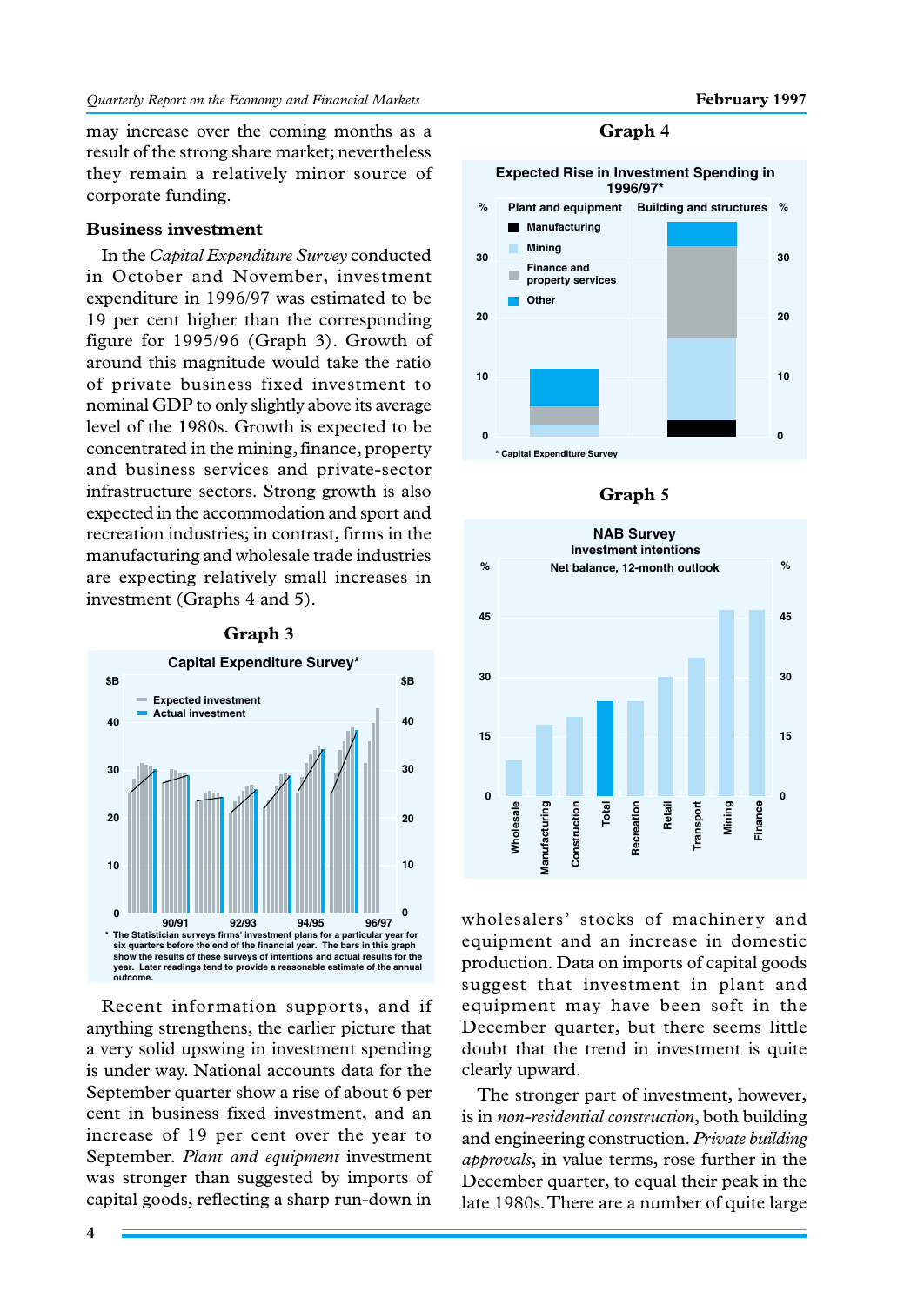projects now getting under way, including some related to the Olympics. *Engineering construction* is already well above its peak in the late 1980s and as a share of GDP is close to the peak of the early 1980s (Graph 6). This has been driven by a number of large private-sector infrastructure works, such as Victoria's Citylink road project as well as mining and resource-related developments. According to the Access Investment Monitor, resource-related projects under consideration have almost doubled over the past year to \$35 billion.



#### **Graph 6**

The positive investment outlook reflects relatively optimistic expectations regarding the medium-term future of the Australian economy. Much of the investment is infrastructure related, or in the mining sector, and is not being undertaken solely in response to expected movements in the domestic business cycle. The investment is also being supported by relatively favourable financial conditions. While profitability has been squeezed in some areas, the share market has risen and company balance sheets are strong. Monetary policy settings are supportive of investment as well. Nominal lending rates are low by historical standards and 'real' rates, as conventionally measured, are only slightly higher than they were in the second half of 1993, when policy settings were designed to help stimulate a weak economy.

# **Housing investment**

This upswing in business capital expenditure is likely soon to be augmented by dwelling investment, as evidence accumulates that the housing sector is in the early stages of an upturn (Graph 7). New *lending approvals* have picked up noticeably in recent months with growth in all categories of lending, but particularly for purchases of established and newly erected dwellings by owner occupiers.

#### **Graph 7**



As has been the case in past cycles, the lift in financing activity is starting to be reflected in local government *building approvals*, which have begun to increase. Data for November and December suggest that the rise is now spreading to approvals for houses, whereas earlier it was confined to approvals for multi-unit buildings. The number of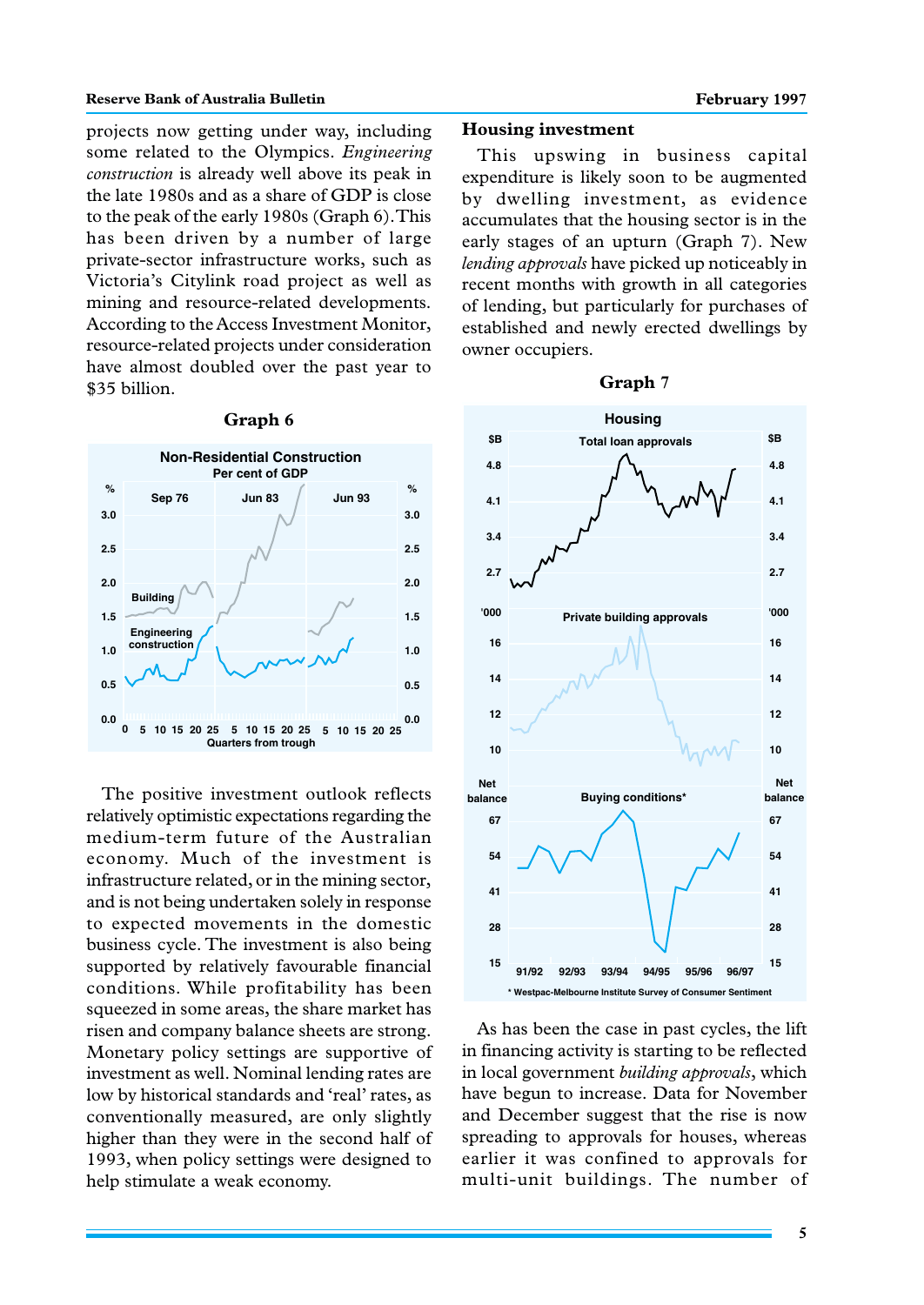**22.2**

**80**

**90**

**100**

**110**

**120**

**Index**

**23.4**

**24.6**

**25.8**

**\$B**

commencements of new private dwellings, having fallen in the September quarter, is expected to have risen in the December quarter, and should continue to move ahead thereafter.

Here again, *financial conditions* are favourable for expansion. The recovery in loan approvals follows declines in mortgage interest rates in the second half of 1996 which, combined with relative stability in house prices, have improved the demand for housing. The CBA/HIA measure of housing affordability is at its highest recorded level, and the Westpac-Melbourne Institute Survey of *Consumer Sentiment* suggests that, at present, households regard it as a very good time to purchase a house.

Housing construction activity is also likely to be underpinned by the low rental vacancy rates of the past year, particularly in Sydney and Melbourne. It is therefore apparent that conditions are right for a cyclical upswing in housing, though pockets of excess dwelling supply which persist in some regions will probably mean that in the short run, the pick-up may be more uneven, and overall not quite as strong, as those in the past.

# **Consumption**

Consumer demand was weak during the second half of 1996, with *retail trade* data showing no advance in retail spending over the second half of the year. In real terms, retail trade, as estimated by the ABS, fell by over 1 per cent in the December quarter, to be largely unchanged from a year earlier (Graph 8). This occurred after quite a weak showing in the September quarter, when private consumption rose by 0.3 per cent according to the national accounts. The slowdown in consumption growth appears to be broadly based, with growth in expenditure on both goods and services declining. (One exception, largely in response to exchange rate-induced price falls, is purchases of household appliances, which in nominal terms have risen by around 10 per cent over the past year.) The overall weakness accords with indications from major retailers who, as noted above, reported difficult trading conditions in the second half of 1996.



**Graph 8**

The slowing in aggregate consumption growth comes after a period of several years during which consumption expenditure rose quite quickly, and if anything outpaced the rise in household income, with a concomitant fall in the saving ratio. That rise occurred during the period of stronger overall growth, and quite buoyant consumer sentiment. More recently, household income growth may have slowed a little. A more cautious attitude may also have prompted consumers to contain their spending. The generally pessimistic tone of public discussion about the course of the economy, especially the labour market, may have aroused concerns over the possibility of higher unemployment. There is some evidence for this in the question about unemployment asked of respondents to the Westpac-Melbourne Institute's Survey of *Consumer Sentiment*.

The slowing in consumption does not appear to be forced on households by immediate financial considerations. Household *balance sheets* remain in relatively good shape. Over the past year, households' net financial assets have increased faster than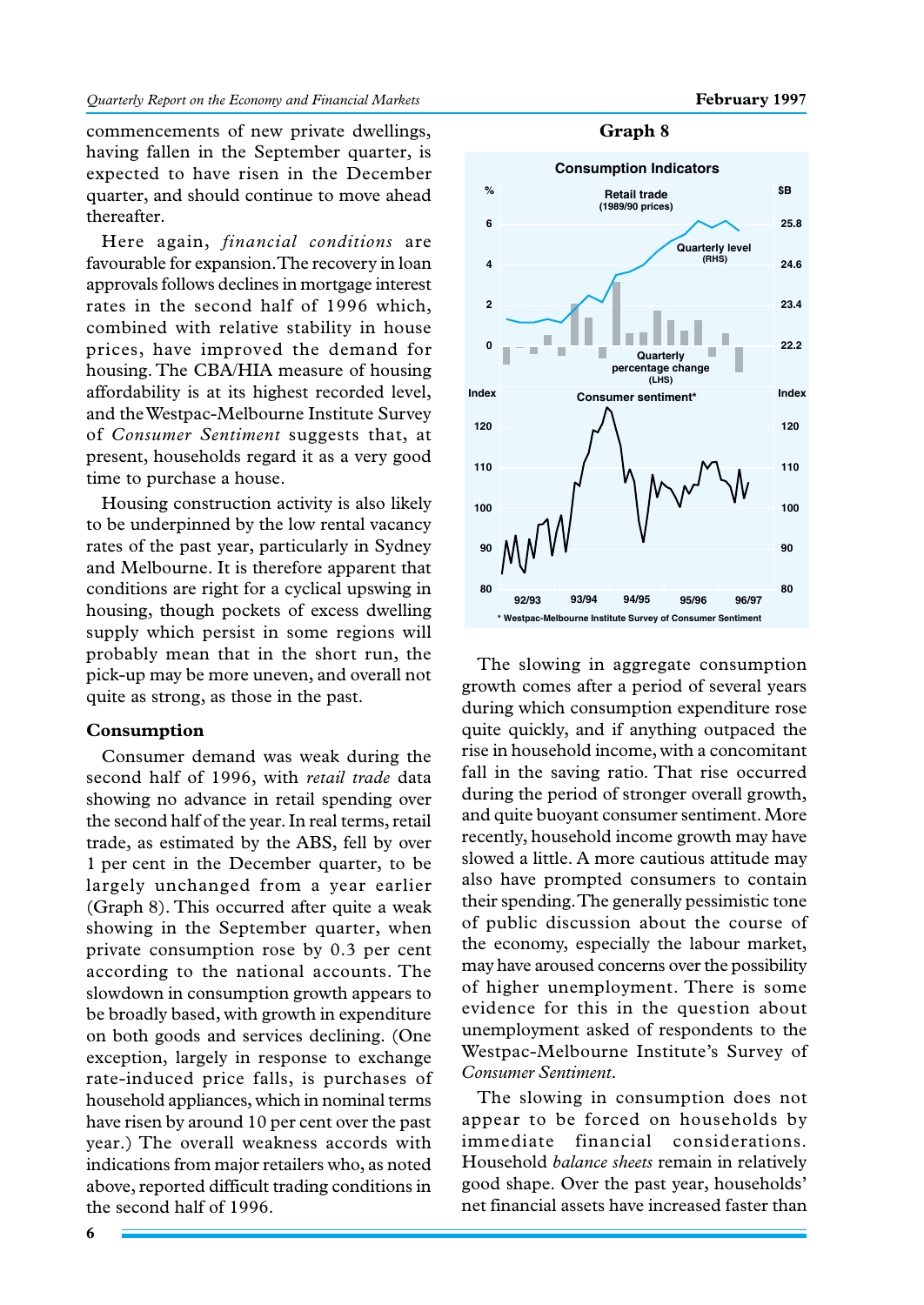household disposable income; at the same time, the household sector's interest servicing burden has declined (Graph 9). Much of the increase in households' assets has been concentrated in holdings of managed funds, including superannuation, with around one-third of the total increase being accounted for by valuation effects arising from the strong share market. There also appears to be little reluctance amongst households, in aggregate, to take on more debt. Total consumer credit – that is, personal credit plus housing credit – grew at an annual rate of around 10 per cent over the six months to December.

#### **Graph 9**



It is likely that consumption growth will pick up to some extent in 1997. Reports from retailers suggest that sales since Christmas have been considerably stronger than in the second half of 1996. Firmer labour market conditions (see below) should also see household incomes and spending on a rising trend, with short-term uncertainties receding.

The strength of any such pick-up in consumption remains to be seen. To the extent that households may be increasing in a structural way the amount of savings they put aside from current income, of course, that can only be regarded as to the good of longer-term economic performance: Australia still suffers from a disturbing lack of saving. In recent years, household saving in particular has fallen to levels which are very low by the standards of other developed countries. Moderate, rather

than strong, growth in consumption would be most appropriate over the coming year.

# **The labour market**

Conditions in the labour market have improved over recent months. According to the published labour force statistics, *employment* rose by 0.5 per cent in the September quarter, and by a further 0.4 per cent in the December quarter. This follows a period of virtually no growth in the first half of 1996. The rate of *unemployment*, at 8.6 per cent, is little changed from levels over the past year or so.

The ABS has reported that the changes to methodology in the Labour Force Survey appear to have led to growth in employment being underestimated over recent months. A change in survey technique seems to have resulted in some individuals reporting that they are not in the labour force, when previously they would have reported that they were employed. Had the change in survey procedures not taken place, the ABS estimates that recorded employment growth would have been noticeably stronger over the past few months (Graph 10). Statistics adjusted for the changed survey technique yield annualised growth in the second half of 1996 of around  $2^{1/2}$  per cent.

Other labour market indicators generally also show a firmer picture. The ABS measure of *job vacancies* increased by 7.9 per cent over the three months to November, with the bulk of the increase in private-sector vacancies. The ANZ Bank's measure fell by 2.9 per cent during the December quarter, but showed a marked rise in January. This series and the DEETYA skilled vacancies series, which have tended to be weak, are based solely on newspaper job advertisements, and may be more sensitive to reductions in advertising for public-sector positions than the ABS series. Overtime hours worked per employee increased over the three months to November, the first rise since the beginning of 1996. Consistent with this, data for average weekly earnings show an increase in overtime earnings in the December quarter.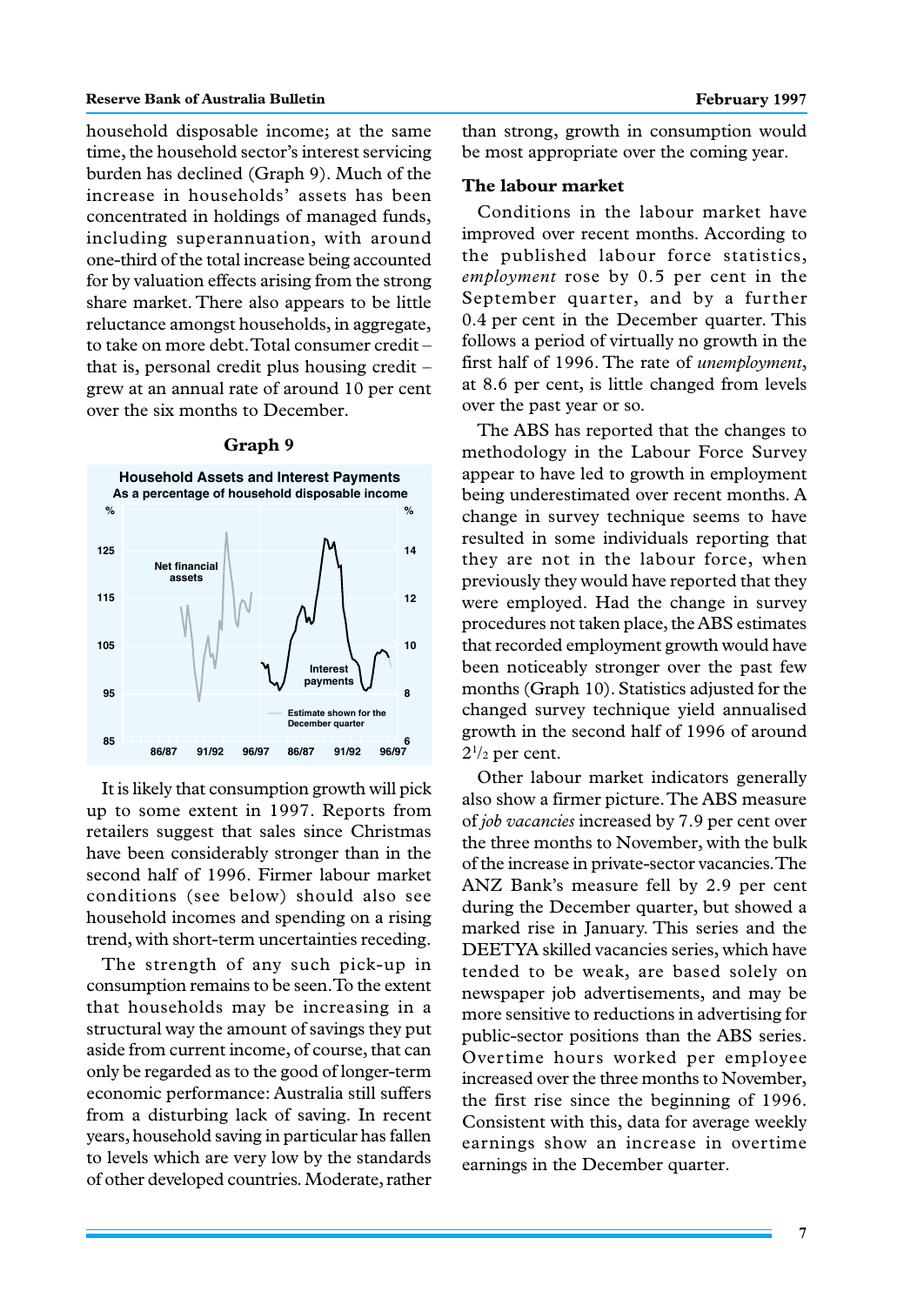# **Labour Force Unemployment and participation rates % % Employment Adjusted for** survey chang **(Quarterly percentage change)**

**0.3 0.6 0.9 1.2 1.5**

**%**

**62.0 62.5 63.0 63.5 64.0 64.5**

The strong *productivity* growth evident in the initial stages of the recovery from the early 1990s recession has continued well into the expansion (Graph 11). Since the trough in output in mid 1991, private-sector labour productivity has grown at an average annual rate of 2 per cent, well above the productivity gains made during recovery from the early 1980s recession. On the most recent data, this

**1993 1994 1995**

# **Graph 11**



shows no sign of slowing. Economy wide, labour productivity seems to be growing at a trend rate of around  $1\frac{3}{4}$  per cent per annum. Strong investment growth and ongoing structural reform should contribute to further solid productivity gains, which are ultimately the underpinning for sustainable increases in real incomes.

#### **The external sector**

**0.3 0.6 0.9 1.2 1.5**

**%**

**7 8 9**

**Unemployment rate**

**(RHS)**

**1996**

**Participation rate**

**(LHS)**

**10 11 12**

Import volumes look to have increased by 4 per cent in the December quarter, after a decline of 0.6 per cent in the September quarter. There was a sharp rise (7 per cent) in imports of intermediate goods, while consumption imports weakened in line with softer demand. Imports of capital goods rose marginally (Graph 12).





Export growth picked up in the December quarter, following little growth in the previous two quarters. A sharp rise in manufactured and rural exports, with the latter reflecting shipments of the record wheat crop, were the main contributors to growth. In contrast, resource exports showed little growth through the second half of last year (Graph 13).

The *current account deficit* increased through the second half of 1996, from a low point of around  $3^{1/2}$  per cent of GDP in the June quarter. By the end of 1996 it was running at about 41 /4 per cent of GDP. This increase reflects a rise in both the goods and services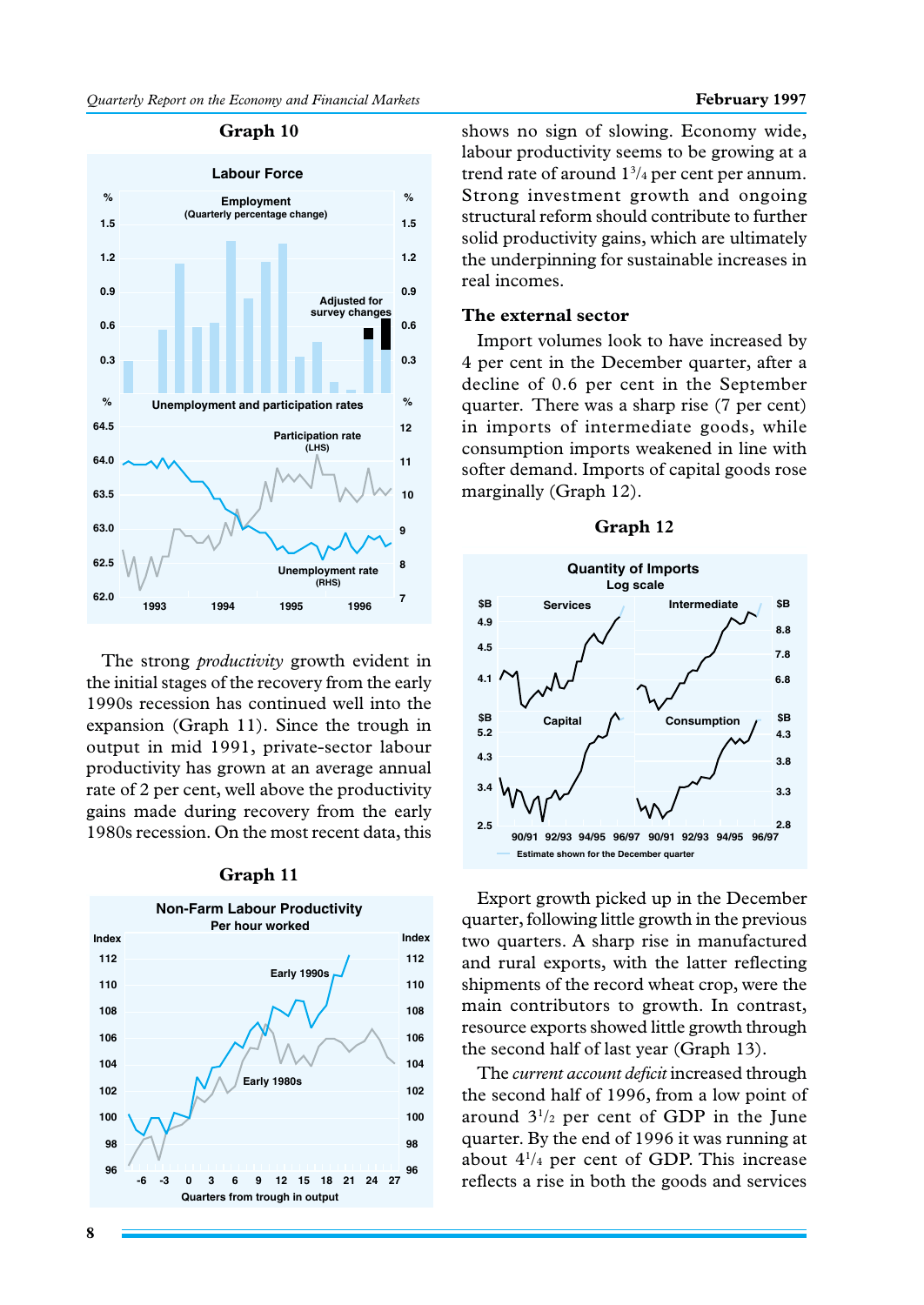



and net income deficits. At least in part, the widening in the former reflects a fall in the terms of trade of around 1 per cent over the second half of 1996.

# **Public finance**

The Commonwealth Government's Mid-Year Review of the Budget showed a significant deterioration in the projected *budget deficit* for 1996/97 and subsequent years. In 1996/97, the underlying budget deficit is now expected to be \$8.5 billion (1.7 per cent of

GDP), an increase of \$2.9 billion from the budget-time estimate. This deterioration largely reflects a shortfall in company tax revenue and a number of one-off payments. In subsequent years, the increase in the expected deficit primarily reflects the lowering in the Government's forecasts for wages growth and inflation, although a decline in the company tax base also has an effect. The lower wage and inflation forecasts reduce projected revenue collections, but have a smaller effect on projected outlays. As a result, on current policy assumptions, a budget surplus in underlying terms is now not anticipated until 1999/2000, a year later than previously expected.

Based on the Commonwealth's Mid-Year Review and ABS estimates, the underlying PSBR – that is, the PSBR adjusted for net advances – is estimated to be 1.7 per cent of GDP, compared with 1.2 per cent in 1995/96 and 2.0 per cent in 1994/95. The fiscal consolidation by the Commonwealth in 1996/97 is more than offset by a deterioration in both the State general government and PTE sectors. However, in the following year, Commonwealth fiscal consolidation is likely to see a sizeable improvement in the PSBR.

| <b>Table 1: Revised Budget Estimates</b><br>$$$ million) |         |         |         |           |  |
|----------------------------------------------------------|---------|---------|---------|-----------|--|
|                                                          | 1996/97 | 1997/98 | 1998/99 | 1999/2000 |  |
| 1996/97 Budget estimate of                               |         |         |         |           |  |
| underlying balance                                       | -5605   | $-1504$ | 1002    | 5716      |  |
| % of GDP<br>Less revisions since 1996/97 Budget          | $-1.1$  | $-0.3$  | 0.2     | 0.9       |  |
| Policy decisions                                         | 1048    | $-325$  | 288     | 301       |  |
| Parameter revisions                                      | 1791    | 2537    | 2643    | 3519      |  |
| Senate amendments <sup>(a)</sup>                         | 45      | 211     | 223     | 228       |  |
| Revised underlying balance                               | $-8490$ | $-3926$ | $-2152$ | 1668      |  |
| % of GDP                                                 | $-1.7$  | $-0.7$  | $-0.4$  | 0.3       |  |

(a) Includes Senate amendments not accepted by the Government; those accepted by the Government are included in policy decisions.

Source: *Mid-Year Economic and Fiscal Outlook, 1996-97*, Commonwealth of Australia.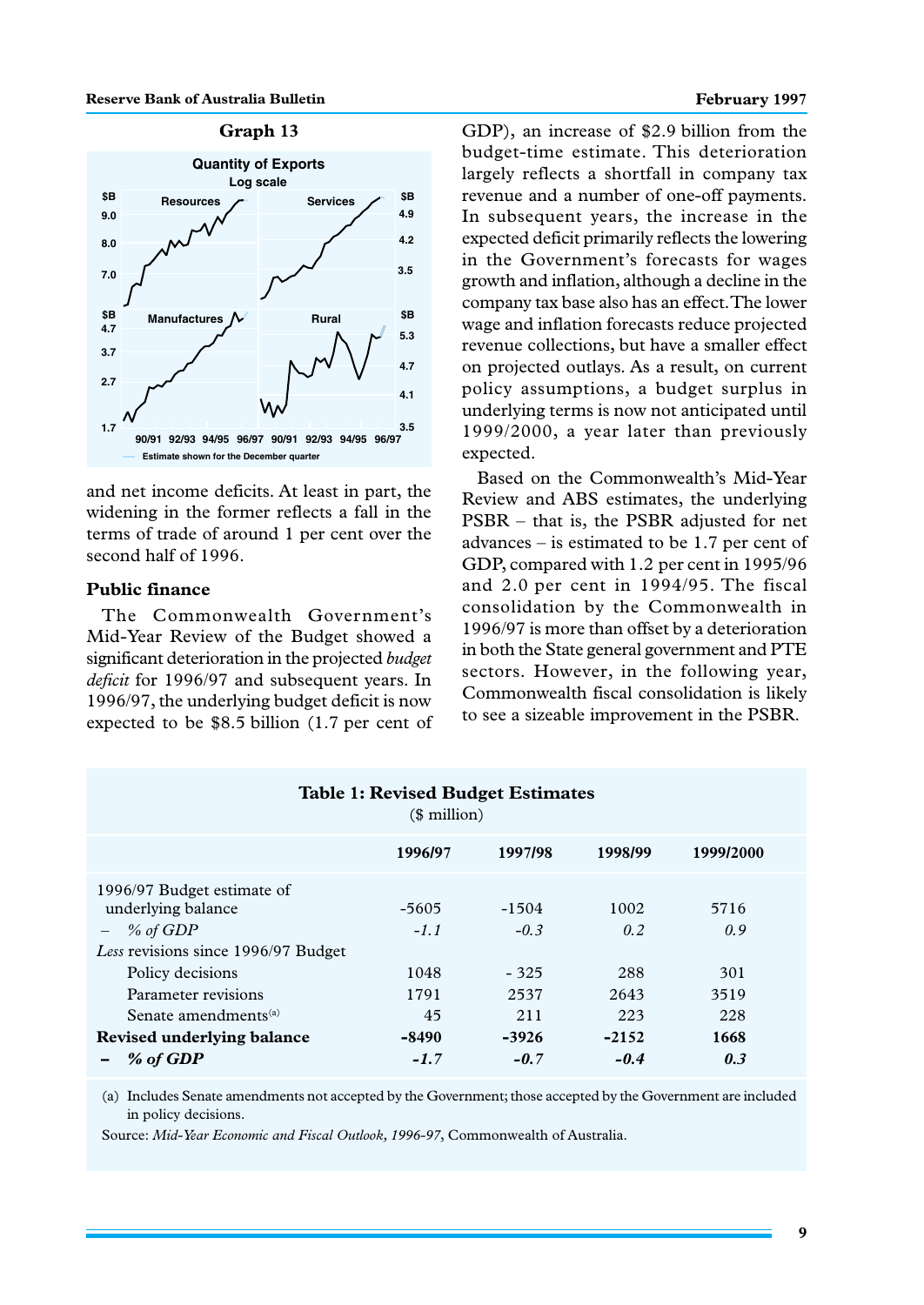# **Private finance**

Financial intermediation is running at a pace consistent with steady economic growth. Over the second half of 1996, total credit extended by Australian financial institutions (adjusted to exclude the effects of privatisation activity on the business credit component) grew at an annual rate of around 10 per cent. Growth was broadly similar across the major components.

#### **Table 2: Money and Credit Growth**

|                 | 3-month<br>annualised<br>rate |             |             | 6-month<br>annualised<br>rate |
|-----------------|-------------------------------|-------------|-------------|-------------------------------|
|                 | Sep<br>1996                   | Dec<br>1996 | Jun<br>1996 | Dec<br>1996                   |
| Currency        | 2.6                           | 1.8         | 3.5         | 2.2.                          |
| Broad money     | 9.7                           | 11.3        | 8.8         | 10.5                          |
| Total credit    | 10.8                          | 8.8         | 11.5        | 9.8                           |
| <b>Business</b> | 10.1                          | 8.8         | 11.8        | 9.4                           |
| Housing         | 9.8                           | 9.6         | 11.3        | 9.7                           |
| Personal        | 17.7                          | 5.9         | 11.2        | 11.7                          |

NB: Business and Total credit adjusted for privatisations.

Intermediaries funded this expansion through both domestic raisings of funds and off-shore borrowing. Broad money – a measure of the public's holdings of the liabilities of intermediaries – grew at an annual rate of around 10 per cent over this period. The public's demand for currency, in contrast, grew only slowly at an annual rate of just above 2 per cent over the second half of 1996. This may be associated with subdued consumer spending.

# **Inflation Trends and Prospects**

# **Trends in labour costs**

*Ordinary-time earnings of adults working full time* (AWOTE) increased by 1.2 per cent during the three months to November 1996,

and by 3.9 per cent over the year (Graph 14). A break down of this relatively high quarterly result into earnings in the private and public sector is not yet available. This information is more than usually important at present, because over recent quarters there has been a substantial pick-up in measured earnings in the public sector. Over the year to August, public-sector AWOTE rose by 5.5 per cent; in the six-month period ended August, it rose at an annual rate in excess of 8 per cent. In the private sector, by contrast, AWOTE has grown more slowly, and in August was only about  $3^{1/2}$  per cent higher than a year earlier.





The strength of public-sector AWOTE is unusual, in light of the fact that the coverage of enterprise bargains in the public sector is very wide, and the bulk of enterprise bargains struck are delivering increases of about 4 per cent per annum. A possible explanation may be compositional change within the public sector, if declines in public-sector employment have been concentrated amongst people on below-average earnings. If measures of public-sector wages are being distorted at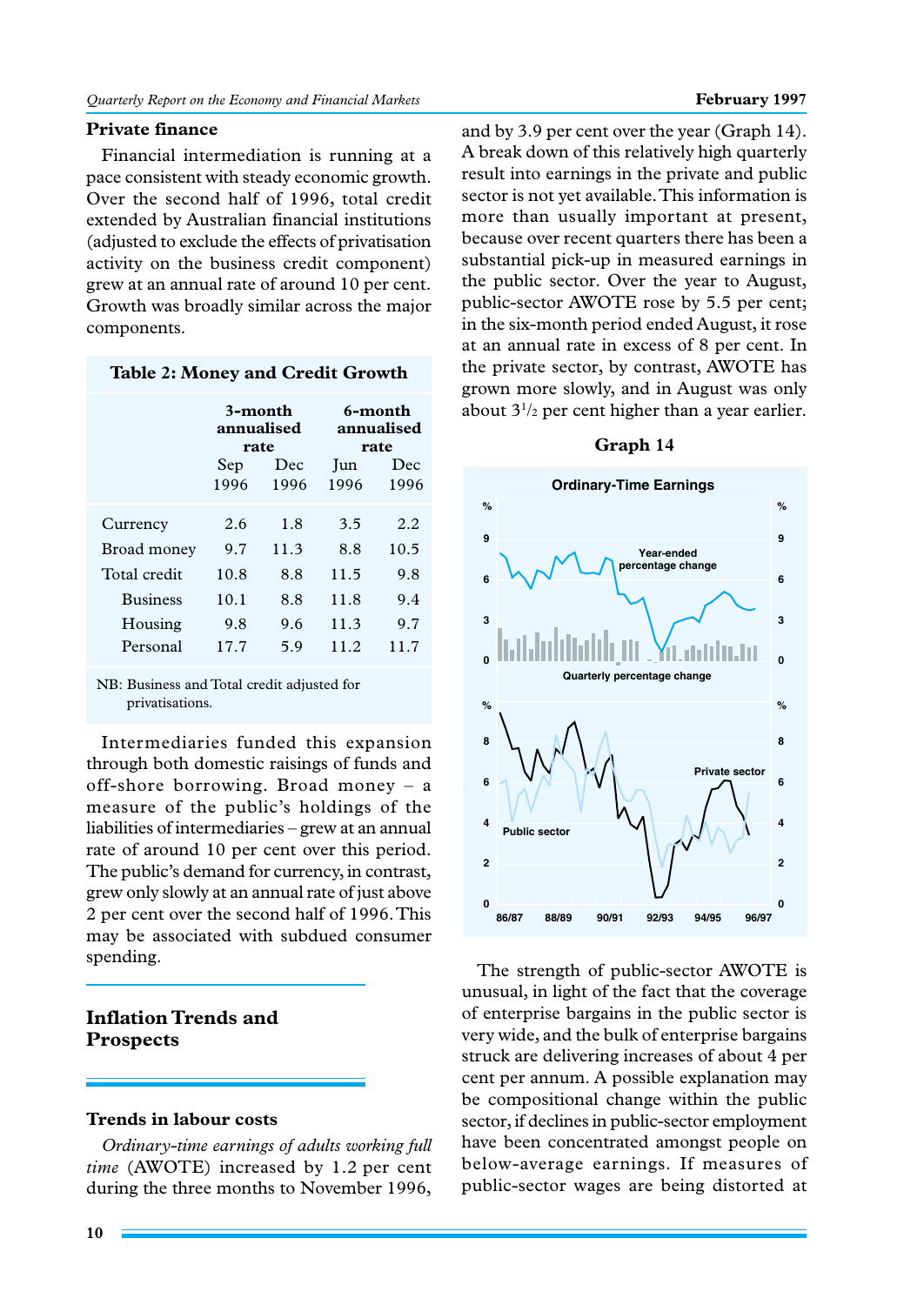present, and if this is affecting the overall wage measures, then it may not be appropriate to draw firm conclusions from the strong growth in AWOTE over recent quarters.

That said, some important issues remain unresolved in the debate over wages. There is considerable variation in growth in wages between different segments of the labour market. Award rates of pay have risen by much less than average earnings, while the rate of wage rises negotiated in new enterprise agreements remains high (though these statistics are now dated). Annualised wage rises in new enterprise agreements in the September quarter averaged 4.8 per cent, similar to the outcome recorded in the June quarter (Graph 15). In the private sector, annualised wage rises in new agreements averaged 5.3 per cent in both the June and September quarters. Growth in executive salaries, meanwhile, remains even faster. The Cullen Egan Dell survey of skilled employees reported that executive salaries grew by 6 per cent over the year to the December quarter, little changed from rates in 1995. Growth in non-executive salaries in this survey appears to have stabilised at around  $4\frac{1}{2}$  per cent.

The considerable dispersion in wage rises currently seen in the economy can create pressures for 'catch up' in an effort to restore earlier relativities. The ACTU's Living Wage claim is a clear example. The claim seeks an increase in minimum award wages of



#### **Graph 15**

8.75 per cent over the next year and 30 per cent over the next three years. The Bank's estimate is that if the first stage of the claim were to be granted in full, the direct effect would be to contribute an additional 1.6 percentage points to aggregate wage growth. This assumes, perhaps unrealistically, that there would be no flow-on effects to higher-paid workers. Such a large increase in minimum award wages could well generate pressure for increased wages elsewhere in the labour market, leading to an even more substantial rise in aggregate wage growth. It would also, almost certainly, adversely affect employment prospects, particularly for relatively unskilled workers.

#### **Recent developments in inflation**

In *underlying* terms, consumer prices increased by 0.4 per cent in the December quarter 1996, and by 2.1 per cent over the year (Graph 16). This compares with an annual rate of 2.4 per cent in September.



The *headline* CPI rose by 0.2 per cent in the quarter, bringing the year-ended inflation rate to 1.5 per cent, down from 2.1 per cent in the September quarter and well down from its recent peak of 5.1 per cent in the December quarter 1995. The falls in mortgage interest rates announced in June and August subtracted 0.5 of a percentage point from the quarterly CPI result.

#### **Graph 16**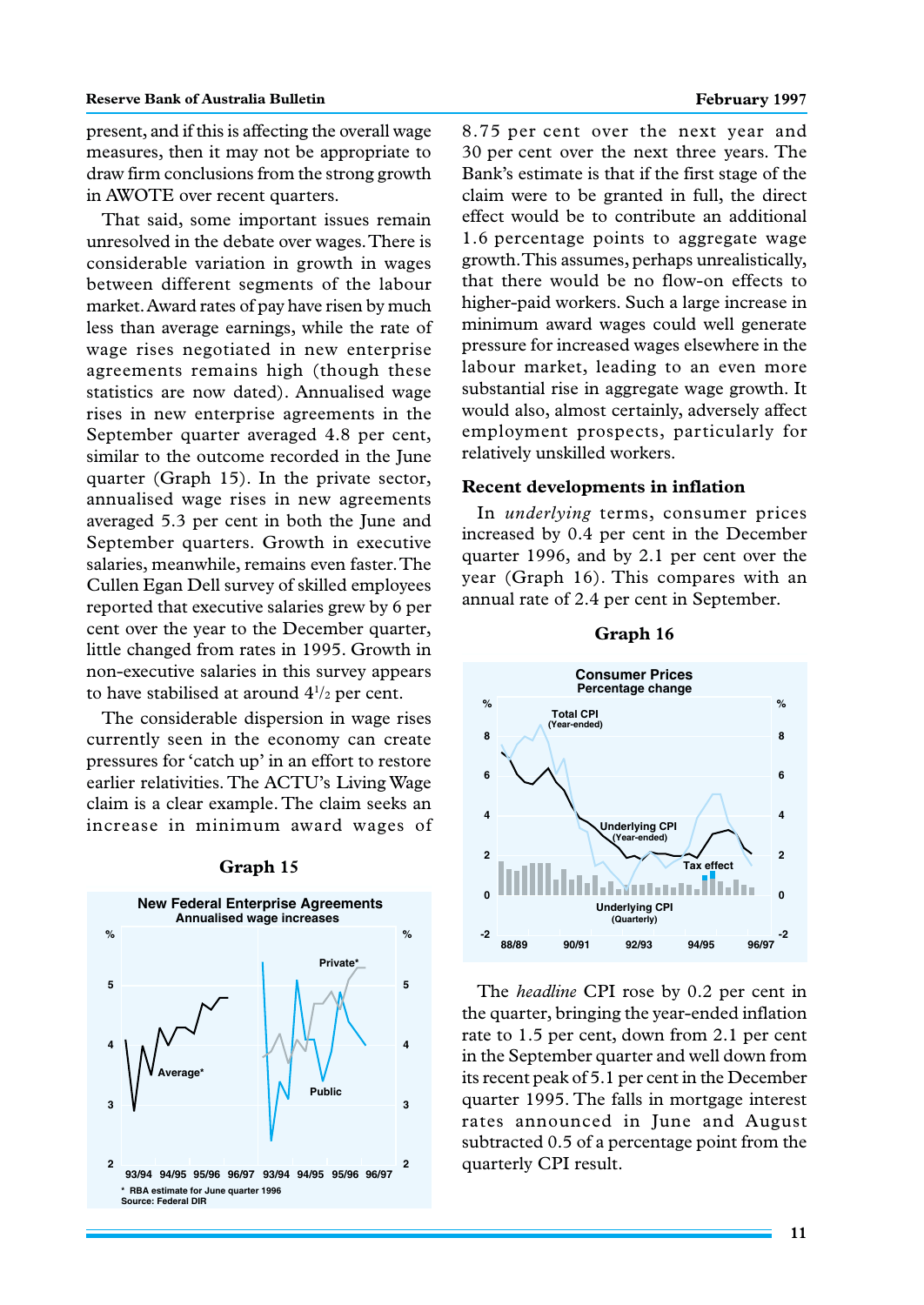#### *Quarterly Report on the Economy and Financial Markets* **February 1997**

Broader national accounts measures confirm that annual rates of inflation are decelerating. Over the year to September, the fixed-weight deflator for private consumption rose by only 1.4 per cent, while that for GDP rose by 1.7 per cent, both substantially smaller rises than a year earlier.

Sectoral differences in price movements confirm an important role for the exchange rate, but also point to a more broadly based easing of inflationary pressure. Final retail prices of *imports* have been falling. In addition to this, falling input prices, weaker than expected sales and intense domestic competition have helped contain the growth in *goods* prices more generally. Services price inflation is also abating.

Continued weakness in *wholesale* prices suggests that consumer price inflation will remain subdued in coming quarters (Graph 17). Although the prices of raw materials strengthened slightly in recent months, they remain well down on levels of a year ago. The prices of most other domestic

#### **Graph 17**



# **Table 3: Selected Price Measures**

(Percentage change)

|                                           | <b>September</b><br>quarter | December<br>quarter | Over latest<br>three months | <b>Year to</b><br>latest |
|-------------------------------------------|-----------------------------|---------------------|-----------------------------|--------------------------|
| <b>Consumer prices</b>                    |                             |                     |                             |                          |
| Consumer price index (CPI)                | 0.3                         | 0.2                 |                             | 1.5                      |
| Underlying CPI                            | 0.5                         | 0.4                 |                             | 2.1                      |
| Private-sector goods & services           | 0.3                         | 0.5                 |                             | 2.0                      |
| Fixed-weight private consumption deflator | 0.3                         |                     |                             | $1.4$ (Sep)              |
| <b>Producer prices</b>                    |                             |                     |                             |                          |
| Final manufacturing prices                |                             |                     |                             |                          |
| $-$ domestic <sup>(a)</sup>               | 0.3                         |                     | 0.1                         | $0.5$ (Nov)              |
| $-$ imported <sup>(a)</sup>               | $-0.7$                      |                     | $-1.7$                      | $-7.4$ (Nov)             |
| Domestic input prices                     |                             |                     |                             |                          |
| - raw materials                           | $-1.6$                      |                     | 0.5                         | $-1.2$ (Nov)             |
| $-$ intermediate <sup>(a)</sup>           | $-0.3$                      |                     | $-0.4$                      | $-1.4$ (Nov)             |
| Imported inputs                           | $-2.7$                      |                     | $-1.3$                      | $-7.4$ (Nov)             |
| Oil prices <sup>(b)</sup>                 | 3.6                         | 9.0                 | 1.3                         | $33.5$ (Jan)             |
| <b>Import prices</b>                      |                             |                     |                             |                          |
| Import price index <sup>(a)</sup>         | $-1.1$                      |                     | $-1.6$                      | $-7.5$ (Nov)             |
| Imported component of CPI                 | $-0.6$                      | $-0.2$              |                             | $-0.6$                   |

(a) Excluding petroleum.

(b) West Texas crude.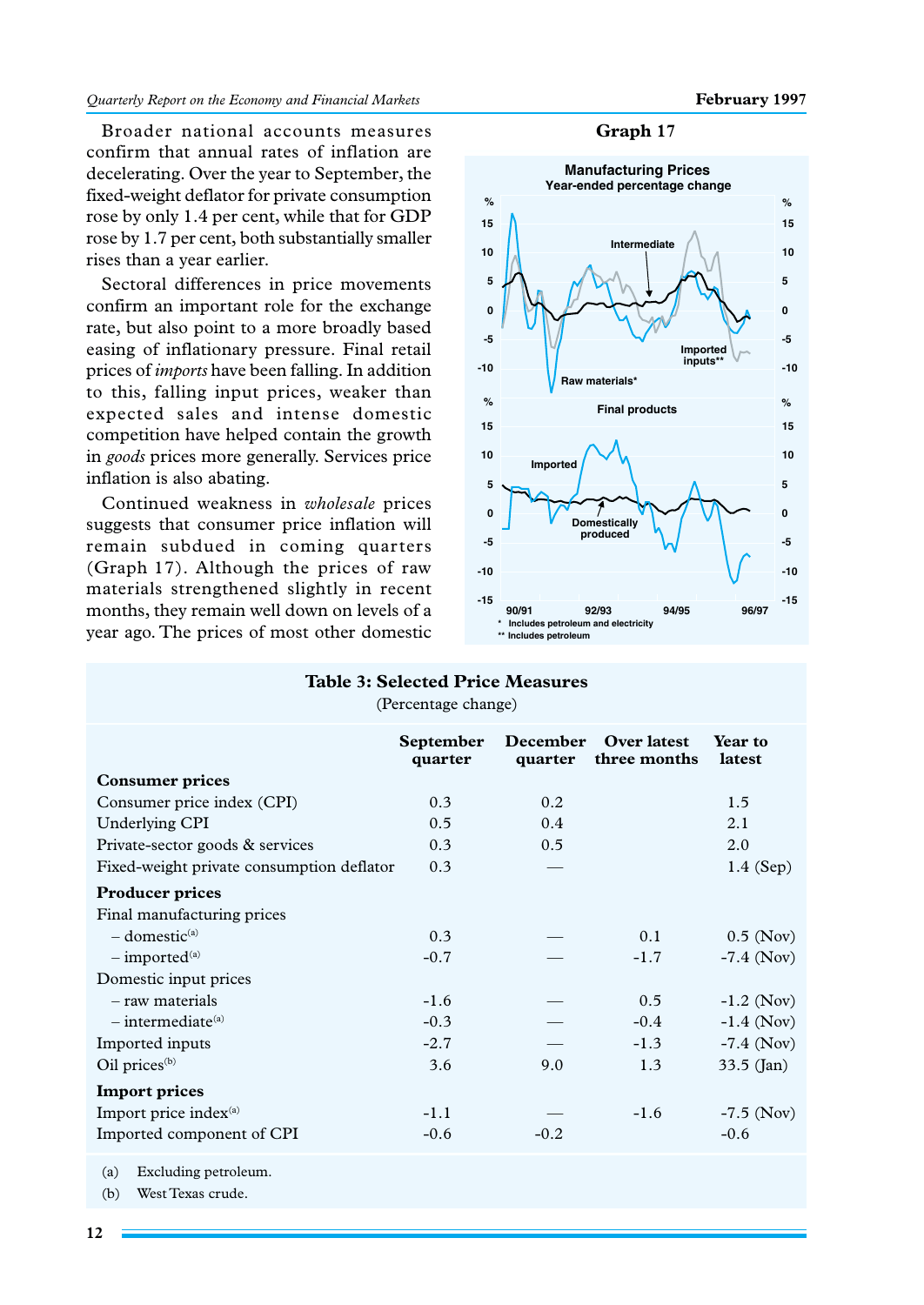#### **Reserve Bank of Australia Bulletin February 1997 February 1997**

and imported inputs have been flat or falling for the past year. In addition, the wholesale prices of final imports continue to fall, reducing the pricing power of domestic producers. Reflecting lower non-labour input costs, and increased competition, the price of domestically produced final manufactured goods rose by only 0.5 per cent over the year to November.

# **Inflation expectations**

In recent months there has been a reduction in inflation expectations of both producers and financial markets, influenced by the recent falls in inflation.



#### **Graph 18**

In the near term, business surveys point to continued weak growth in selling prices (Graph 18). A net balance of 11 per cent of respondents to the latest ACCI-Westpac survey recorded falling selling prices in the December quarter, continuing the pattern of unrealised expectations that has become evident over the past year. For the March quarter, expectations fell once again. The ABS survey also suggests continuing low price pressures; selling prices are expected to rise by just 0.1 per cent in the March quarter, the lowest recorded quarterly expectation for this survey. Over the coming year, a rise of only 0.9 per cent is expected. Respondents to the latest NAB survey expect a rise of 0.4 per cent in the March quarter. There also appears to have been some decline in consumers' inflation expectations as measured by the Melbourne Institute.

Financial market participants have also lowered their expectations. The gap between the yield on indexed and conventional bonds fell in the December quarter. Currently it suggests that investors in bond markets in Australia expect inflation to average around 3 per cent over the next decade. This has fallen from around  $3^{1/2}$  per cent in the middle of last year and 5 per cent in mid 1994. Financial market economists, surveyed by the Bank in February, have lowered their median forecasts for *underlying* inflation over the year to June 1997 to 1.9 per cent, down from 2.2 per cent in the previous survey. The median forecast for *headline* inflation over the year to June 1997 is 0.8 per cent, down sharply from 1.8 per cent in the previous survey due to the recent round of mortgage interest rate reductions. Looking further ahead, the median forecast for underlying inflation over the year to June 1998 is 2.6 per cent, with headline inflation expected to be slightly higher (Graph 19).

Longer-run inflation expectations are also declining, though further adjustment is required. In recent quarters, the NAB survey has reported that the proportion of producers who expect inflation to exceed 4 per cent for the remainder of the decade has fallen sharply. While this is encouraging, the majority of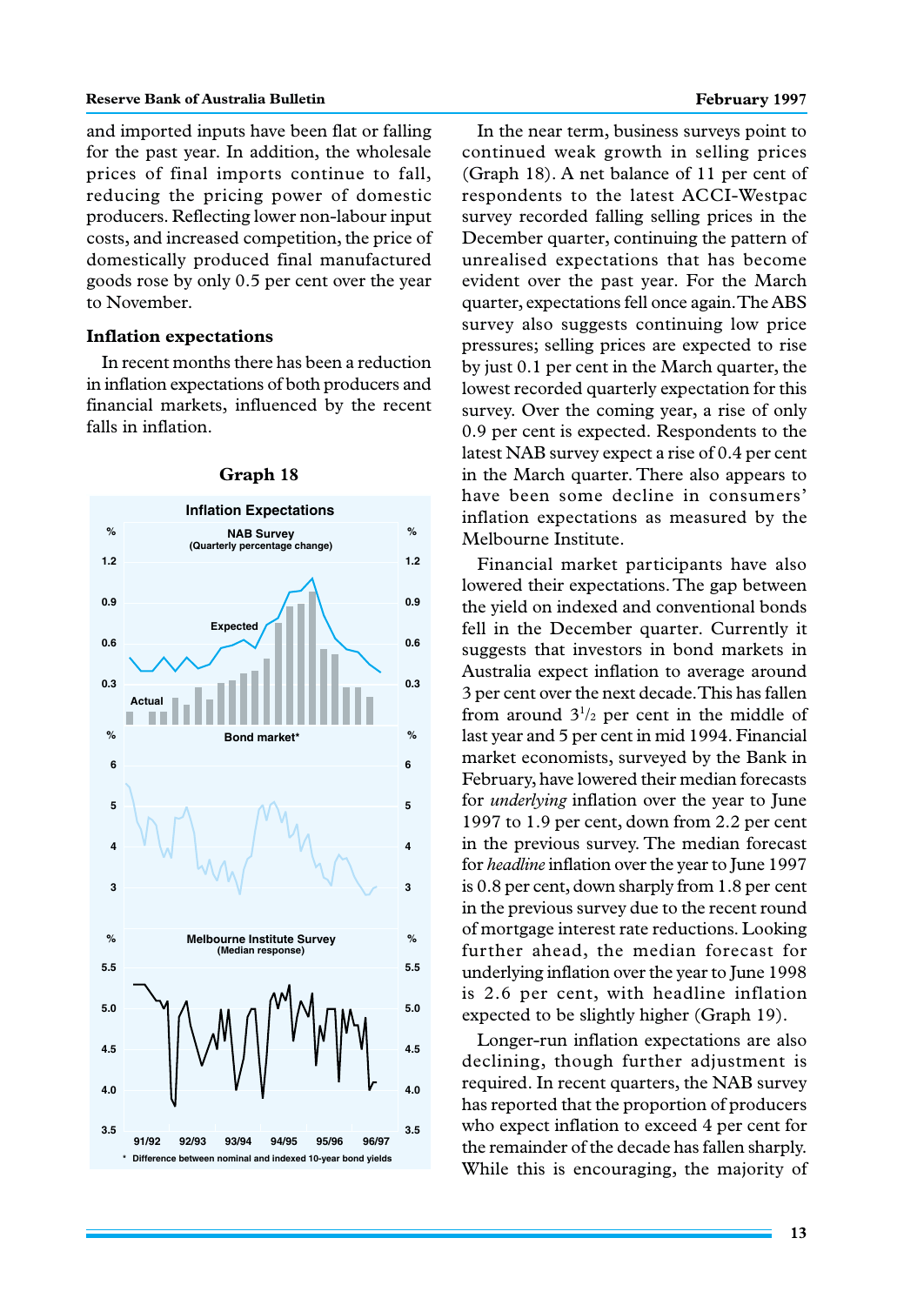# **Graph 19**



producers still expect inflation in the remainder of the decade to average between 3 and 4 per cent; that is, clearly above the Bank's target of 2-3 per cent.

# **Inflation outlook**

In the near term, the Bank expects the recent good performance on inflation to be maintained. This reflects the continuation of influences which are already at work. With the trade-weighted exchange rate around its current level, the effects of the appreciation of the currency during 1996 will continue to be felt for some time yet. The moderate average wages growth over recent quarters will also be beneficial. In the very short term, sluggish consumer demand may also exert an unusually high degree of price discipline on retailers, though this weakness in spending will most likely pass as 1997 progresses. On current indications, barring unforseen changes in the exchange rate or labour costs, underlying inflation could be maintained around 2 per cent during 1997. At this point, the Bank expects inflation to be in the 2-3 per cent range in 1998.

Headline inflation will remain clearly below the underlying rate for the next few quarters. Reductions in mortgage interest rates and credit charges will continue to detract substantially from headline inflation in the March and June quarters, and the annual headline rate should fall to around 1 per cent, possibly even a little less, by mid 1997. This

may help cement the reduction in inflation expectations. Should this also lower the starting point for wage negotiations, it would help to generate an environment in which low rates of inflation could be combined with improved economic growth for an extended period.

The main uncertainty to the outlook for inflation (and for employment) remains labour costs. Specifically, has the period of labour-market weakness, particularly in the first half of 1996, set in train any downward pressure on the size of wage increases obtained in enterprise agreements? Will the pace of 'safety-net' increases, which have been running at  $1\frac{1}{2}$  to 2 per cent over recent years, pick up as a result of the current wage case, and if so by how much?

To provide room for faster employment growth with good control over inflation, some moderation in wage increases given in enterprise agreements, and prudence in adjusting minimum wages, are two very important ingredients.

# **International Economic Conditions**

The international economic situation provides a good, but not particularly stimulating, environment for the Australian economy. Amongst the major countries, industrial output has picked up over recent months, and this has lifted base metal prices. GDP growth amongst the OECD group of countries is expected to be about  $2^{1/2}$  per cent in 1997, about the same as 1996. The IMF is presently forecasting growth in world output, which includes the faster-growing Asian region, of around 4 per cent. This global growth should support most commodity prices and demand for Australian exports as well as underpin a reasonable level of business confidence.

Conditions vary considerably across the major economies. After six years of growth, the US economy continues to expand solidly, and growth around trend is expected over the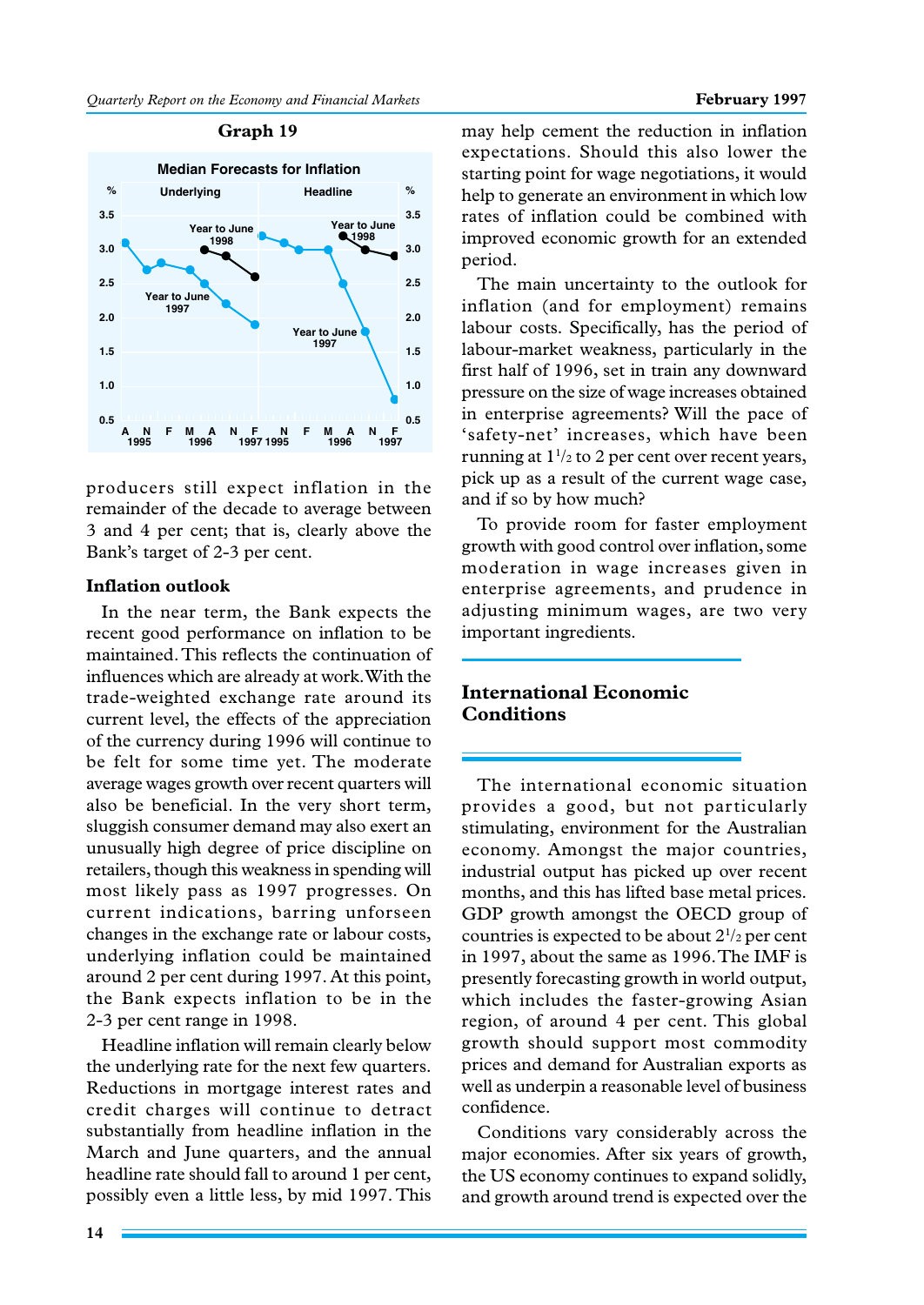# **Reserve Bank of Australia Bulletin February 1997**

coming year. In Japan, despite some encouraging signs, growth has been uneven and confidence is at a low ebb. While the depreciation of the yen should help support activity, the approaching fiscal consolidation and depressed share prices are working in the other direction. Elsewhere in Asia, growth prospects appear to be improving in response to easier monetary conditions and a recovery in the world electronics market. In Europe, growth remains relatively slow, with structural rigidities and fiscal consolidation programs weighing on the expansion.

Inflation in the industrialised economies remains unusually subdued. The price environment, while reflecting to some extent the slightly weaker nature overall of the present expansion compared with those in the past, bodes well for its longevity.

#### **United States**

The United States economy continues to perform well, with solid output growth and subdued inflation (Graph 20). Real GDP rose by 1.2 per cent in the December quarter reflecting stronger consumption and net exports. Strong investment has meant that despite industrial production continuing to grow at a healthy pace, capacity utilisation remains below the high levels of early 1995. Solid growth in output is ensuring continuing employment growth, with the level of employment increasing by 2.5 per cent over the year to January. The unemployment rate is currently 5.4 per cent, down slightly on the level a year ago.

The tight labour market is putting some upward pressure on wages. Over the year to the December quarter, average hourly wages increased by 3.4 per cent, the highest outcome for six years. Despite this, broader measures of labour cost growth show little sign of a pick-up, as continuing rationalisation of the health insurance industry is reducing growth in non-wage costs; over the year to the December quarter, the Employment Cost Index rose by 2.9 per cent. The moderate labour cost increases are helping sustain low inflation. Core consumer prices rose by 2.6 per cent over the year to December, while





core producer prices rose by just 0.6 per cent. Headline measures of inflation have been somewhat higher, primarily as a consequence of relatively large increases in energy and food prices. There is, however, little sign as yet that these price increases are flowing through into more general pressure on prices.

# **Asia-Pacific**

Recent indicators of the Japanese economy suggest some pick-up in the pace of growth after a flat spot in the middle of 1996 (Graph 21). Current assessments are complicated, however, by the possibility that expenditure by consumers and businesses is being brought forward in response to an announced increase in the value-added tax (VAT) to take place in April. The recent strength of purchases of passenger motor vehicles and other consumer durables, and orders of industrial machinery, have been widely attributed to this future increase in tax. Thus, while stronger demand has led to industrial production recording solid rises over recent months, this has not helped confidence.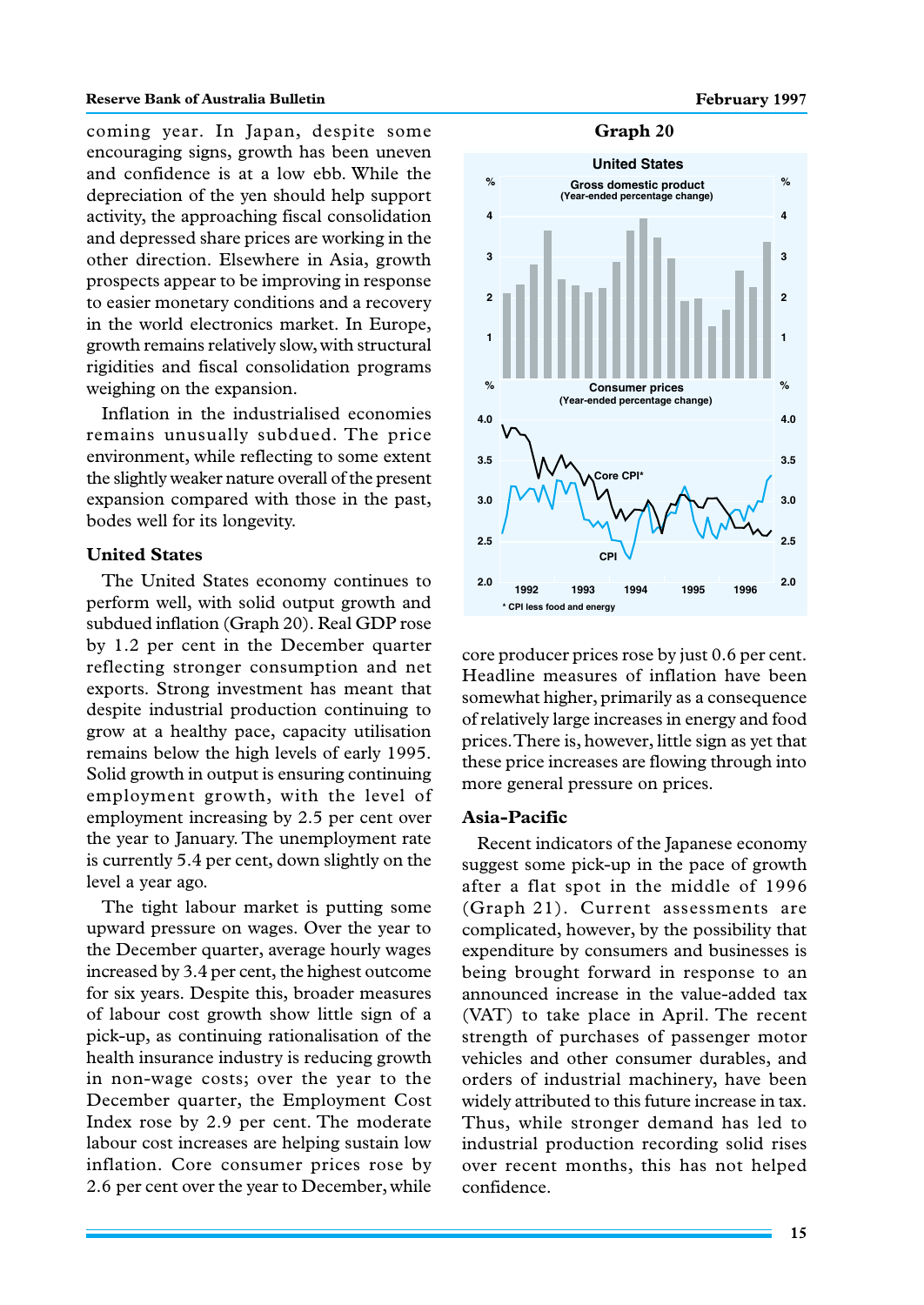

**Graph 21**

The Bank of Japan's November *Tankan* survey reported only a relatively small improvement in business sentiment, and employment has fallen in recent months. The unemployment rate, at 3.3 per cent in December, is close to its post-war peak. Not surprisingly, there are no inflationary pressures; core consumer prices increased by 0.3 per cent over the year to December.

Looking forward, the recent depreciation of the yen has improved prospects for the Japanese economy, and the external sector may make a significant positive contribution to GDP growth in 1997. Continuing low interest rates should help support aggregate demand. The fall in the share market and the impending fiscal consolidation, however, may exert dampening influences.

Elsewhere in Asia, growth has generally eased over the past year (Table 4). This reflects the combined effects of weak global demand

for electronics products, a tightening of monetary conditions in 1995 and exchange rate appreciations in several countries. There are, however, tentative signs that growth will pick-up in 1997, with China again likely to lead the region. Stronger industrial production in the industrialised countries, recent monetary policy easings and a run down in stocks of electronics products are favourable cyclical influences in a number of countries.

# **Table 4: Economic Indicators in Selected Asia-Pacific Countries** (Year-ended percentage change)

|             | <b>Real GDP</b>       |                   | Consumer<br>prices |  |
|-------------|-----------------------|-------------------|--------------------|--|
|             | Previous<br>vear      | Latest<br>reading |                    |  |
| China       | 10.5                  | 9.7               | 6.9                |  |
| Hong Kong   | 2.5                   | 5.1               | 6.7                |  |
| Indonesia   | 8.1                   | 7.5               | 5.2                |  |
| Malaysia    | 8.9                   | 8.0               | 3.3                |  |
| New Zealand | 3.1                   | 2.2.              | 2.4                |  |
| Philippines | 4.4                   | 5.2               | 5.0                |  |
| Singapore   | 9.8                   | 3.2               | 2.0                |  |
| South Korea | 6.8                   | 7.0               | 4.7                |  |
| Taiwan      | 4.5                   | 6.6               | 2.0                |  |
| Thailand    | 8.6                   | 6.6               | 4.3                |  |
| Sources:    | National Governments. |                   |                    |  |

In *South Korea* – Australia's second largest merchandise export destination – growth slowed significantly in 1996. Export growth has moderated and the subsequent reduction in profits has adversely affected manufacturing investment. Large wage rises and labour-market unrest are also having adverse effects. In contrast, output growth in *China* remains robust, despite a modest slowing as firms run down excessive inventories, and the *Hong Kong* economy appears to be recovering, with firming business and consumer confidence reflected in stronger indicators of economic activity.

In the South-East Asian economies, the overheating pressures which were evident in 1995 are receding. In *Indonesia, Thailand* and *Malaysia* growth remains firm, albeit a little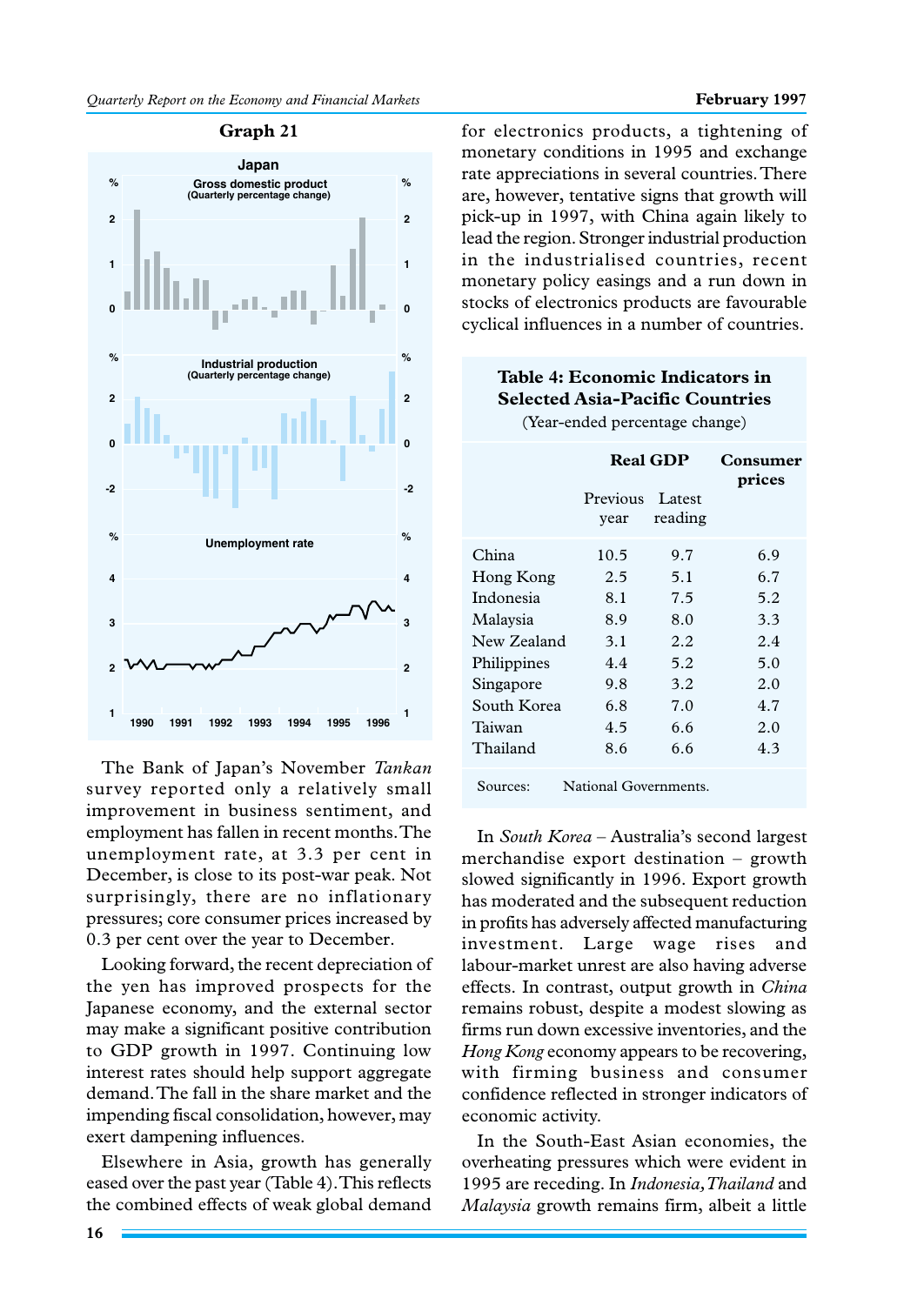weaker than a year earlier. In *Singapore*, continued weakness in manufacturing output and exports slowed growth to only a little above 3 per cent over the year to September.

In New Zealand, the pace of growth remains relatively subdued, with the Reserve Bank of New Zealand forecasting growth of 1.3 per cent over the year to March 1997. The underlying inflation rate over the year to December was 2.4 per cent; it is expected to decline over the course of 1997.

#### **Europe**

Economic activity in the major European economies has continued to expand, but rather slowly, and the recovery lacks momentum. Across the region growth is being encouraged by quite low real interest rates and more competitive exchange rates which have seen solid rises in foreign demand. The recovery continues to be hampered, however, by low consumer and business confidence, in part because of the anticipated effects of ongoing regional fiscal consolidation. Despite these factors, the OECD forecasts GDP in the European Union to rise by 2.4 per cent in 1997, up from an estimated 1.6 per cent in 1996.

In *Germany*, GDP rose by 0.8 per cent in the September quarter with much of the growth coming from net exports, and only a small contribution from domestic demand (Graph 22). This pattern appears to have continued into the December quarter. Industrial production has been soft with output little changed from the September quarter. Manufacturers' domestic orders have shown continued weakness; foreign demand, in contrast, has been rising strongly. The unemployment rate stood at 11.3 per cent in January, the highest level since reunification. Over the year to December, the underlying inflation rate was 1.5 per cent.

Activity in the other major continental economies remains mixed. In *France* and *Italy*, growth is weak. In contrast, growth has picked up in the *United Kingdom* and the smaller economies of *Ireland, Spain, Denmark* and *The Netherlands*.

Inflation remains subdued throughout continental Europe, prompting official interest

#### **Graph 22**



rates to be cut in *France, Italy, Spain* and *Sweden*. In the *United Kingdom*, above-trend growth and concerns about the re-emergence of inflationary pressures saw the Bank of England increase official interest rates by 25 basis points in October to 6 per cent.

#### **Commodity prices**

The pick-up in OECD industrial production is supporting base metal prices, after a period of weakness. Over the three months to January, the Bank's Base Metals Index rose 15.1 per cent, driven largely by increases in the prices of aluminium and copper (Graph 23). Oil prices also rose through the December quarter and into January, supported by low stockpiles and a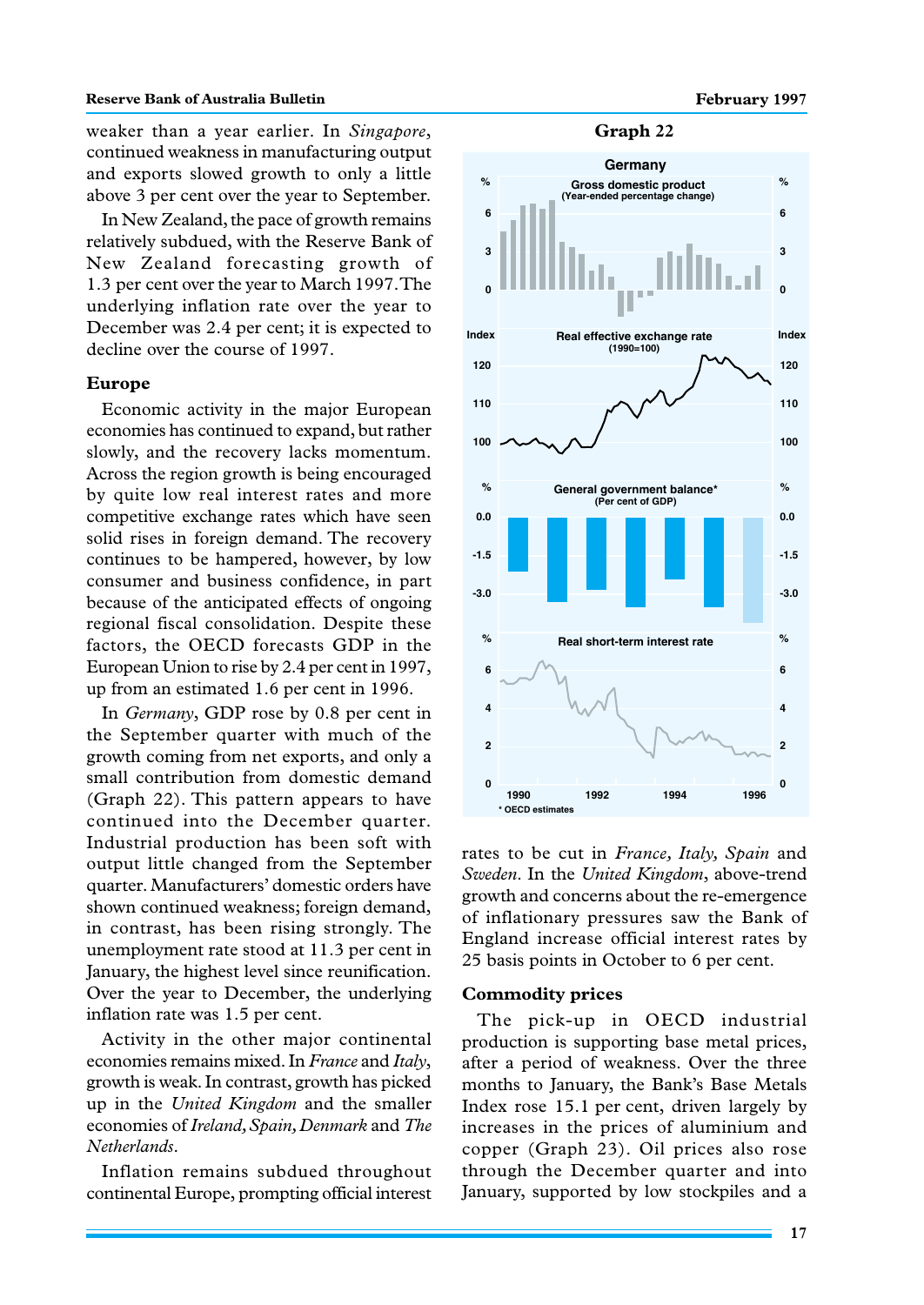cold northern-hemisphere winter. In the month of January, the price of a barrel of West Texas Intermediate averaged \$US25.18, up about 14 per cent on the average level in 1996.



#### **Graph 23**

In contrast, some other major commodity prices have shown weakness in recent months. The price of gold fell by \$US14 per ounce through the December quarter, and continued to fall in January; it currently stands around 9 per cent below its December quarter average. The outlook for bulk commodity prices is mixed. The annual contract price negotiations with Japanese producers have resulted in a fall in coking coal prices of \$US1 per tonne (2 per cent); thermal coal prices have fallen by around 7 per cent. For iron ore, negotiations have been completed with a small overall price increase; fine ore prices rose by 1 per cent with no change in the price of lump ore. Export volumes have been maintained.

The Bank's Commodity Price Index (in SDRs) rose by 0.6 per cent over the three months to January; in terms of US dollars, the Index fell by 0.6 per cent. The effects of falls in the prices of gold, beef and wheat were offset by increases in the prices of oil, wool and base metals.

# **Developments in Financial Markets**

### **The easings of monetary policy**

The two easings of monetary policy during the December quarter brought the total reduction in cash rates over the second half of 1996 to 1.5 percentage points (Graph 24). Prior to that, cash rates had been unchanged since late 1994.



While both the July and November easings took place the morning after a Board meeting, the December easing followed some time after that month's Board meeting, as has been the case in around half of the 21 policy changes that have been announced since 1990.

In timing the implementation of its policy decisions, the Bank takes into account a wide range of factors, including the state of financial markets. Given the volatility of the foreign exchange market at the time of the December Board meeting, which included a fall in the exchange rate of about US3 cents overnight, the Bank felt that it would have been inappropriate to reduce interest rates, and deferred the change until later in the month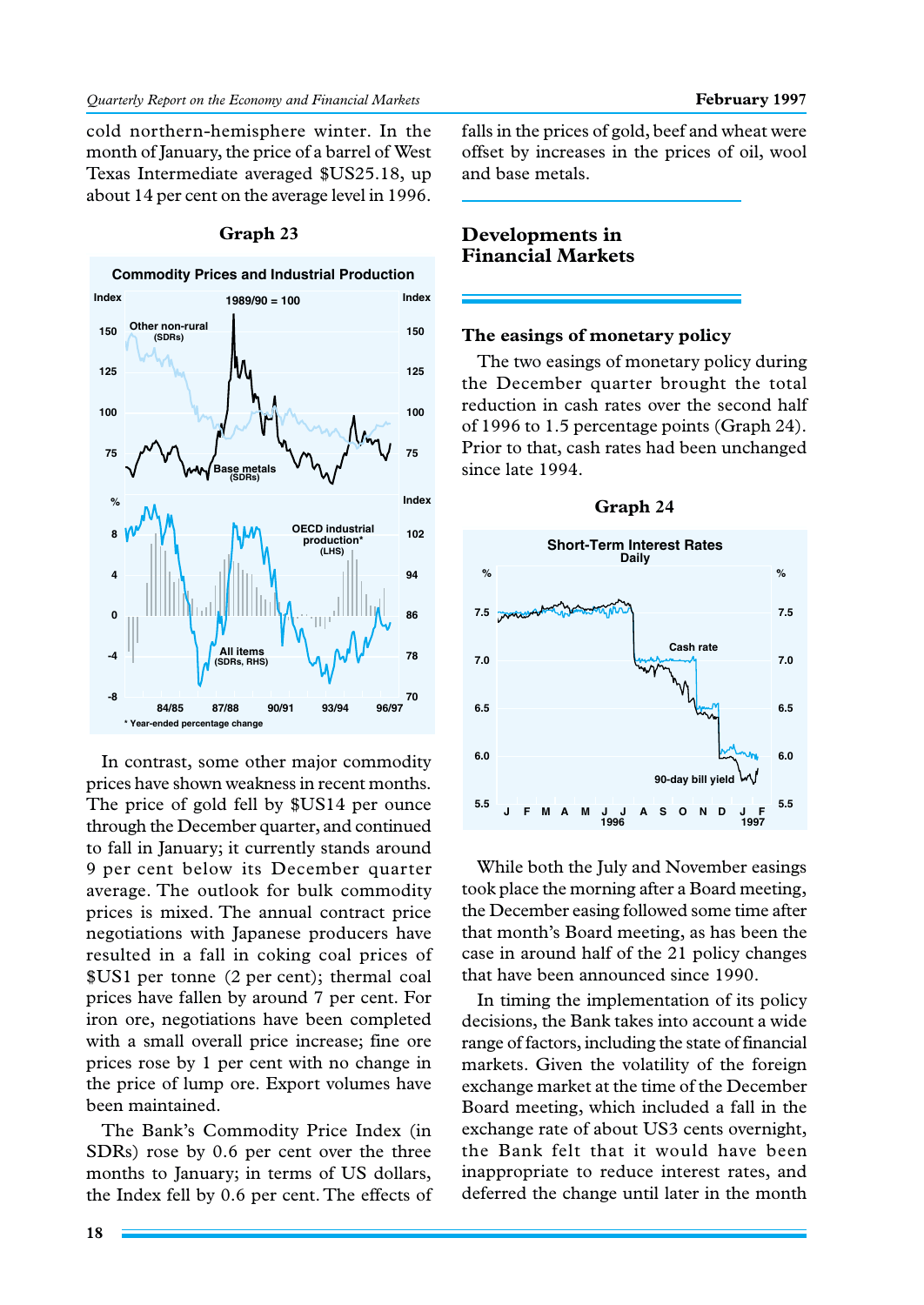#### **Reserve Bank of Australia Bulletin February 1997 February 1997**

when market conditions had settled somewhat.

Notwithstanding the volatility in the exchange rate in early December, financial markets overall responded well to the easings of monetary policy over the second half of 1996. The reduction in overnight rates reflected fully in yields along the entire yield curve out to 10 years. That is, the curve moved down in parallel over the half year, an indication that capital markets viewed the easings as fully justified by the inflationary outlook. The exchange rate over the half year showed little net change in trade-weighted terms, though it fell somewhat against a stronger US dollar.

Overall, Australian financial markets ended 1996 on a good note. Bond yields were close to their lows of the past quarter century; the share market was at record levels; and the exchange rate was around its average of the past decade. This reflected generally favourable economic circumstances as the economy notched up its fifth year of economic expansion and low inflation. Bullish sentiment on world financial markets provided a supportive backdrop, a development which owed importantly to the success of the Federal Reserve in maintaining the US economy on a relatively stable growth path, with full employment and low inflation.

# **Bond markets**

With the US economy relatively well balanced, variability in US bond yields over the second half of 1996 was not high by past standards. Yields had risen in the first half of the year as a run of strong data engendered expectations of an imminent tightening by the Fed. With the pace of expansion slowing in the September quarter, some of this rise in yields was reversed, though as it became clear that this slowing was only temporary, bond yields subsequently rose back towards their mid 1996 highs. Over the past six months, therefore, there was little net change (Graph 25).

While the records of the Federal Open Market Committee show that, by mid year, the Fed had become more concerned about

**Graph 25**



the emergence of inflationary pressures, it did not feel that they were yet sufficient to justify a tightening at that stage, particularly as growth in the economy was expected to slow of its own accord. US monetary policy has remained steady since January 1996, with cash rates at 5.25 per cent, though the Fed has maintained a bias towards tightening since the middle of 1996.

While US bond yields were broadly unchanged over the second half of 1996, those in Japan, where a large amount of excess capacity remains in the economy, fell by three-quarters of a percentage point, to an all-time low of 2.4 per cent. Expectations of a rise in Japanese official interest rates, which have been at a record low of 0.5 per cent since mid 1995, have been pushed back further.

In Europe, German bond yields also fell by about three-quarters of a percentage point as it became clear that the economic recovery remained sluggish. Reflecting a combination of subdued economic activity and falling inflation, there were widespread easings of monetary policy throughout Europe over the second half of 1996, including in Germany.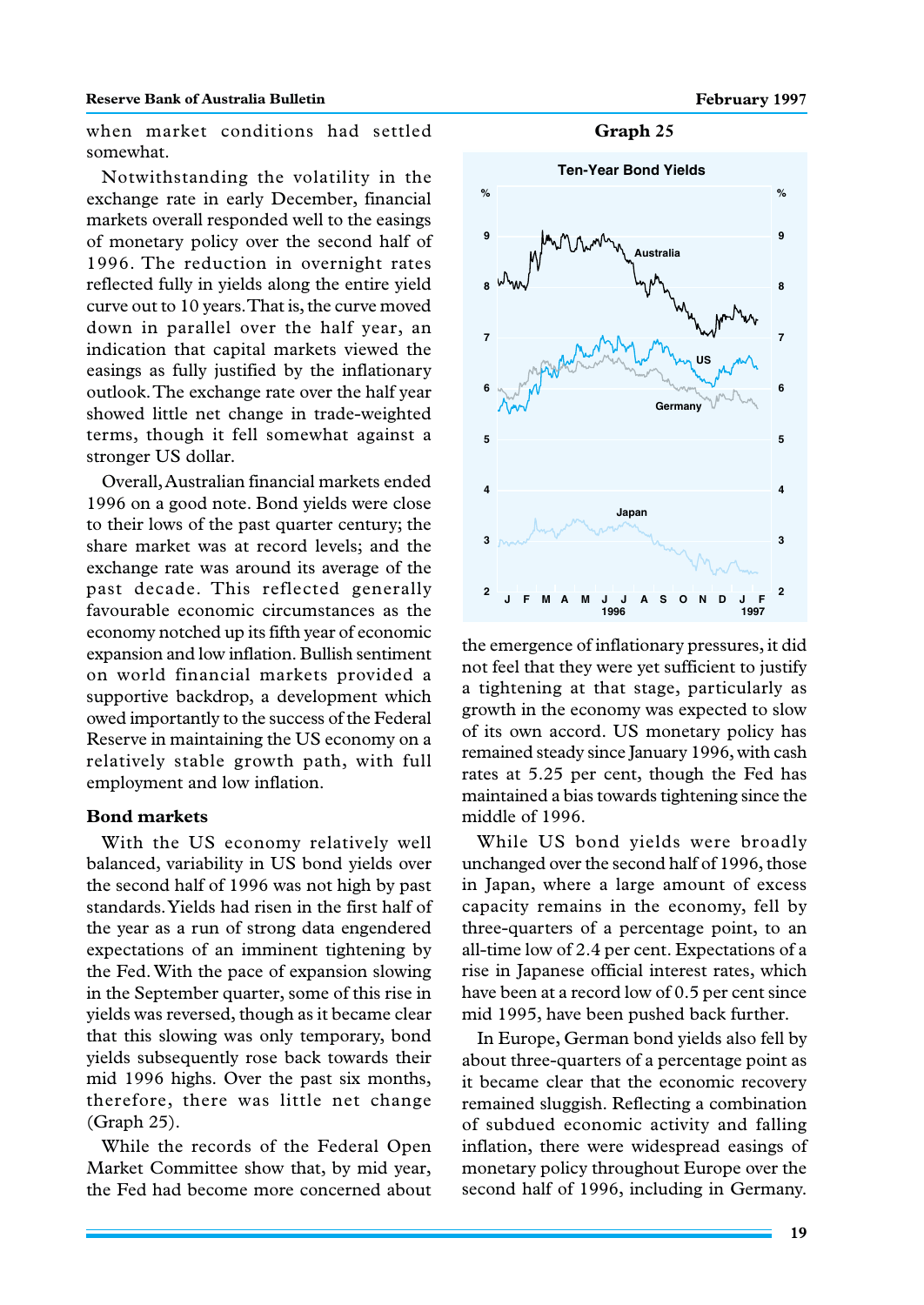The biggest falls in bond yields were in what are sometimes known as the 'peripheral economies', such as Italy and Spain. Both these countries experienced reductions in bond yields of about 2 percentage points over the second half of 1996, which saw their differentials to Germany contract sharply. Very large gains on inflation and reductions in fiscal deficits, as attempts were made to meet criteria for European Monetary Union, were the main factors allowing bond yields in these countries to fall.

Improved inflation and a much better fiscal position also played a large role in the Australian bond market, where yields fell by about 1.5 percentage points over the half year. The recent improvement in the Australian bond market dates from April 1996, when better news of inflation and fiscal policy began to emerge.

Reflecting these forces, the spread between Australian bond yields and US bond yields narrowed over 1996 from 250 points at the start of the year, to 200 points mid year, and 80 points recently. This has brought Australian bond yields to around par with those in the UK and New Zealand, though they remain 80 points above those in Canada. This latter spread can be largely explained by significantly weaker economic activity in Canada, and its lower inflation rate.

# **Share markets**

The low level of world bond yields has provided a solid underpinning to share markets, as they have induced investors to accept lower earnings yields on their shares (ie high price/earnings ratios). The pace in share markets continues to be set by the US, where shares are benefiting from not only low bond yields but from continuing high levels of profitability and a strong trend by households towards investment in equity mutual funds. Inflows to these funds totalled US\$225 billion in 1996, 70 per cent higher than in the previous year. This combination of forces has seen the US share market rise in value by 75 per cent since the start of 1995.

This rise has lifted share prices to levels which few professional investors regard as

good value. An increase of this size over a two-year period has been rare, having been achieved only twice previously in the post-war period. One was in the lead up to the 1987 share market crash; the other was in the mid 1950s. While in late 1996, the market dipped noticeably on Fed Chairman Greenspan's comments about the level of the share market, it subsequently rebounded to new records in January 1997 as inflows to mutual funds remained robust.

Share markets in most other developed countries have shown more moderate, though still sizeable, increases over the past couple of years (Graph 26). Typically, increases have been in the range of 30-40 per cent. The Australian share market has participated in this upward trend, although it has tended to rise at a rate a little below the average of other industrial countries; it has increased by about 25 per cent over the past couple of years. The resources sector in particular has lagged, though there has also been disappointment with profits of some industrial stocks.



#### **Graph 26**

The exception in share markets is Japan, where share prices have fallen by about 15 per cent since late 1996, taking them back to levels of late 1995. This fall took place despite the fact that the Japanese economy recorded solid growth in 1996, helped by low interest rates and a weakening yen. It seems that what is worrying the share market is the outlook for economic growth in the year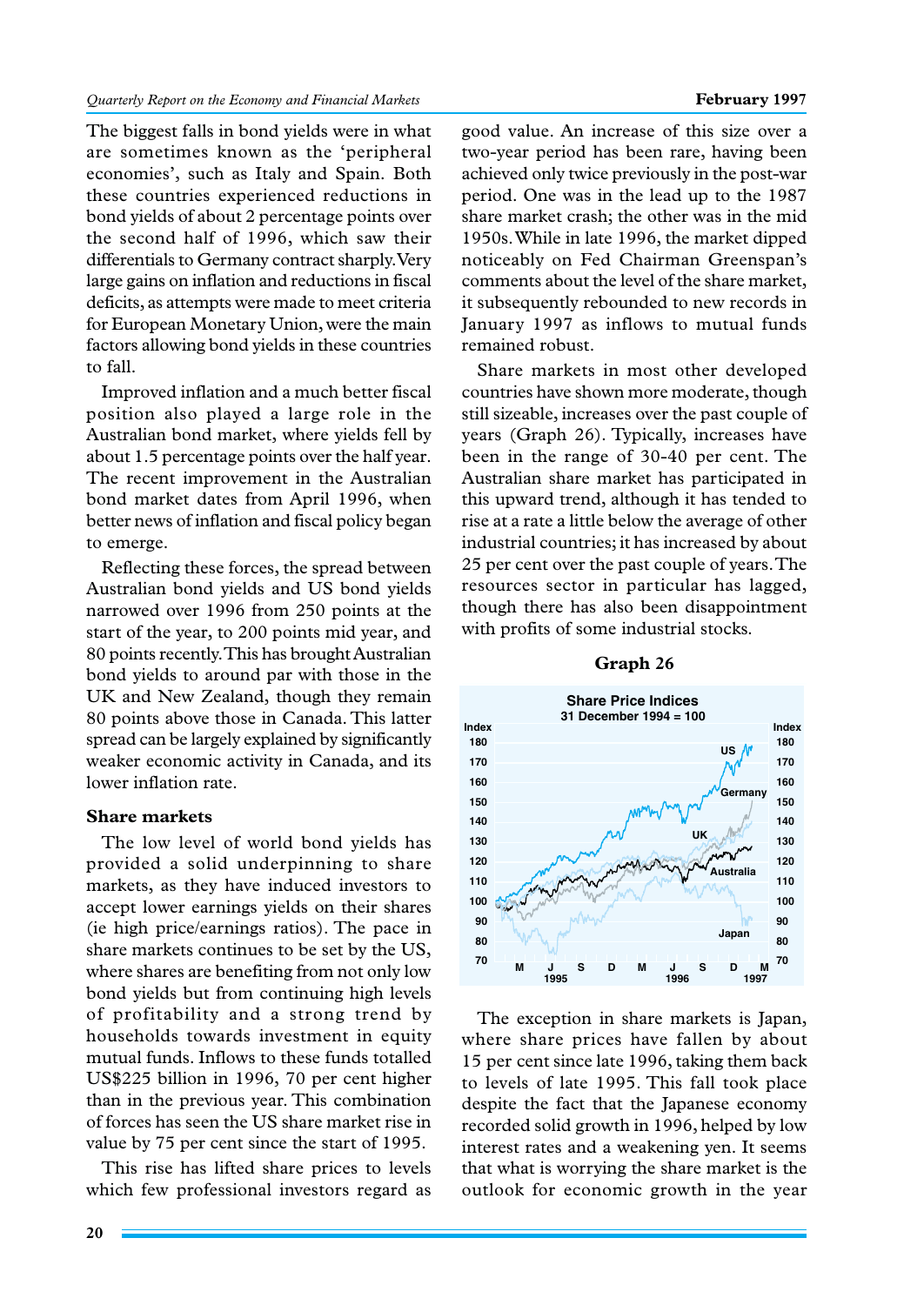ahead. Specifically, there are concerns that the scheduled increase in the consumption tax from 3 per cent to 5 per cent on 1 April, as well as more general fiscal consolidation, will undermine economic growth.

Other Asian share markets have generally recovered in recent months, after a setback in mid year associated with slowing regional growth. Share markets in South Korea and Thailand, however, have continued to fall sharply on a combination of slower growth, growing current account deficits and domestic problems. Share markets in China experienced a good deal of turbulence towards the end of the year, but appear to have stabilised in recent weeks.

#### **Foreign exchange markets**

There has been a major re-alignment of exchange rates between the US, Japan and Germany over recent months, with the US dollar rising strongly, particularly against the yen which has weakened against all currencies (Graph 27). These movements seem to be a belated recognition by markets of the very different economic circumstances of these three economies. There also appears to have been a change in view about currencies among the authorities in the major countries, with all, including the US, supporting the recent strengthening in the US dollar.

The exchange rate of the US dollar against the yen has moved in a very large range over the past three years. From a level of about



#### **Graph 27**

120 in early 1993, it fell to a low of around 80 in mid 1995, only to return to above 120 recently. The fall in the period to 1995 was clearly a case of market overshooting, and no doubt added to the difficulties faced by Japan in recovering from the collapse of the asset-price bubble in the early 1990s.

The weakening of the yen over the past 18 months or so is part of the transmission process of the very easy monetary policy being followed by the Japanese authorities. There are signs that the recent move of the exchange rate back to 120 is helping the recovery process, with Japanese industrial production, and exports in particular, rising quite solidly in late 1996.

To this extent, the easy monetary policy is achieving its objectives, but one of its side effects has been to inflate asset markets in other countries. Japanese households were the first to respond to very low domestic interest rates by increasing investment abroad. More recently, there have been increasing signs of Japanese institutions diverting their investments offshore. This group had suffered substantial foreign exchange losses in the early 1990s and, for a time, were reticent in undertaking offshore investment again. Some international investors have also taken advantage of low Japanese interest rates to leverage asset purchases in other countries; hedge funds are said to have actively pursued this strategy.

| Table 5: Japanese Investment in<br><b>Foreign Debt Securities</b><br>(US\$ billion) |                      |  |
|-------------------------------------------------------------------------------------|----------------------|--|
|                                                                                     | <b>All countries</b> |  |
| 1992                                                                                | 37.9                 |  |
| 1993                                                                                | 48.7                 |  |

| .    |                                                                                                                                         |
|------|-----------------------------------------------------------------------------------------------------------------------------------------|
| 1995 | 88.2                                                                                                                                    |
| 1996 | 109.7                                                                                                                                   |
|      | The implications for the Australian dollar<br>of these re-alignments of major currencies<br>have been mixed. Through the second half of |

1994 77.1

have been mixed. Through the second half of 1995 and most of 1996, it worked to push up the Australian dollar, as there were heavy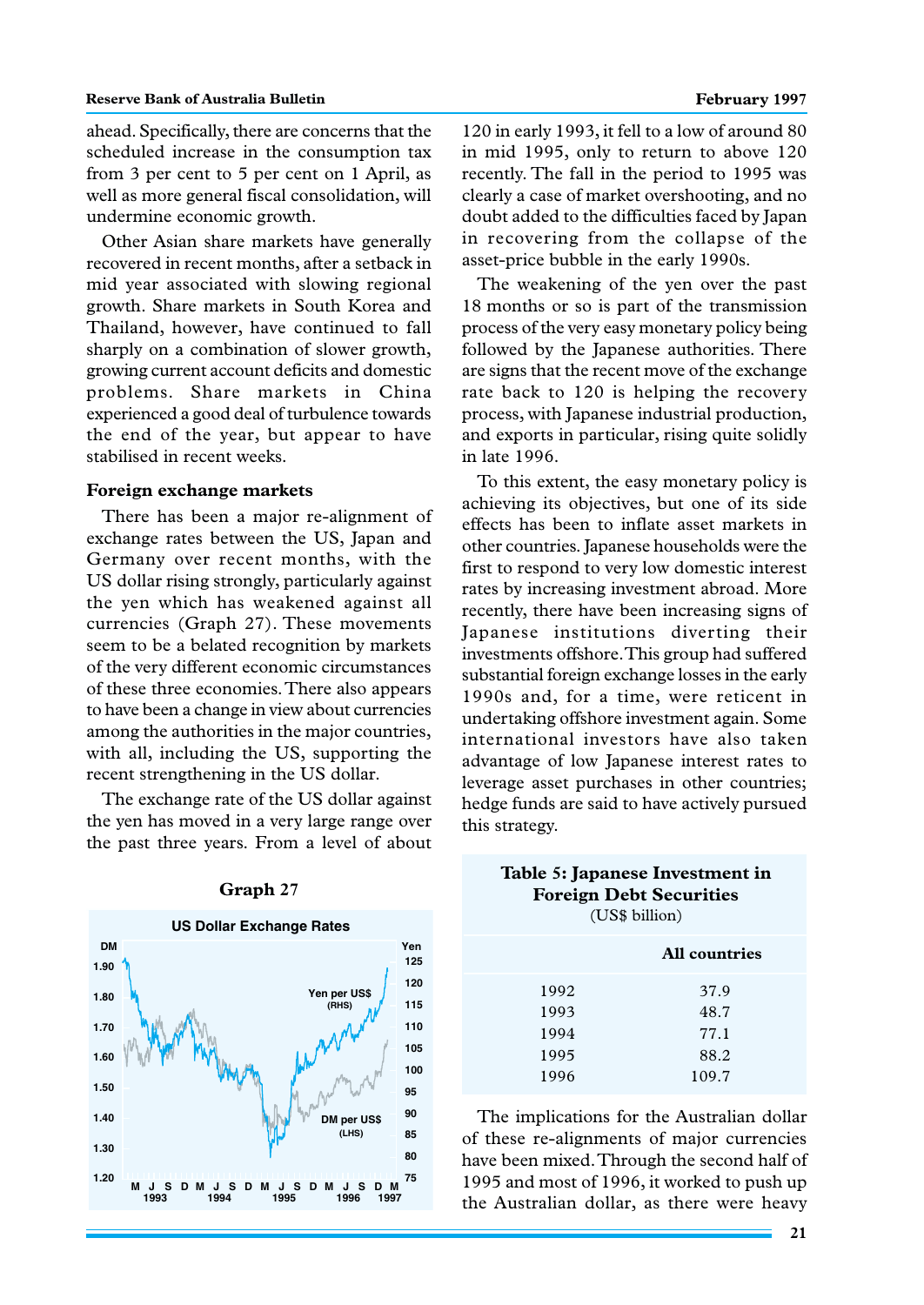inflows from Japan into Australian investments. Australia received a particularly large share of the Japanese retail offshore investment noted above. This spurred the issue of large amounts of dual currency (\$A/yen) bonds to satisfy this demand.

The combination of strong inflows from Japan and a general improvement in sentiment towards the Australian dollar by international funds managers as the world economic outlook improved, saw the Australian dollar rise strongly over the course of 1996. From around US74 cents early in the year, it rose to around US79-80 cents in the second quarter. It then remained broadly in this range through to late in the year, apart from a spike up to US82 cents in early December.

Since then, the Australian dollar has weakened noticeably against the US dollar, falling back to under US77 cents (Graph 28). Initially, this was due to reductions in Australian interest rates, which narrowed the extent to which interest differentials favoured Australia. As a result, there has been a noticeable slowing in capital inflows from Japan in recent months, with flows from that country being diverted more to the US and the UK where interest rate increases are expected (Graph 29). Expectations of further interest rate cuts kept the exchange rate under downward pressure through the first half of January, even though these expectations seemed to be supported at times largely by



#### **Graph 28**

**Graph 29**



rumours. More recently, a slightly stronger tone in the economic data has seen these expectations recede a little, though the exchange rate against the US dollar has slipped lower, due mainly to the strength of the latter.

Notwithstanding the recent fall against the US dollar, which has taken the exchange rate back to its level around the end of the first quarter of 1996, the trade-weighted index has fallen by only a relatively small amount. Overall, the trade-weighted index remains around the level which has prevailed since April 1996.

The Bank used the strength of the exchange rate over 1996 to buy back some of the foreign currency reserves it had sold in the early 1990s in support of the exchange rate. Over the course of 1996, purchases of foreign exchange totalled \$11.6 billion, with about \$4 billion of this being undertaken in the December quarter. Some of the year's purchases (\$3.7 billion) were used to meet the Government's regular foreign exchange needs. The rest were applied to reducing outstanding foreign currency swaps which had been built up to fund the early 1990s sales of foreign exchange.

#### **Financial intermediaries**

As was the case with the July easing, both easings in the December quarter were fully passed on, with a lag, by financial intermediaries to interest rates charged on